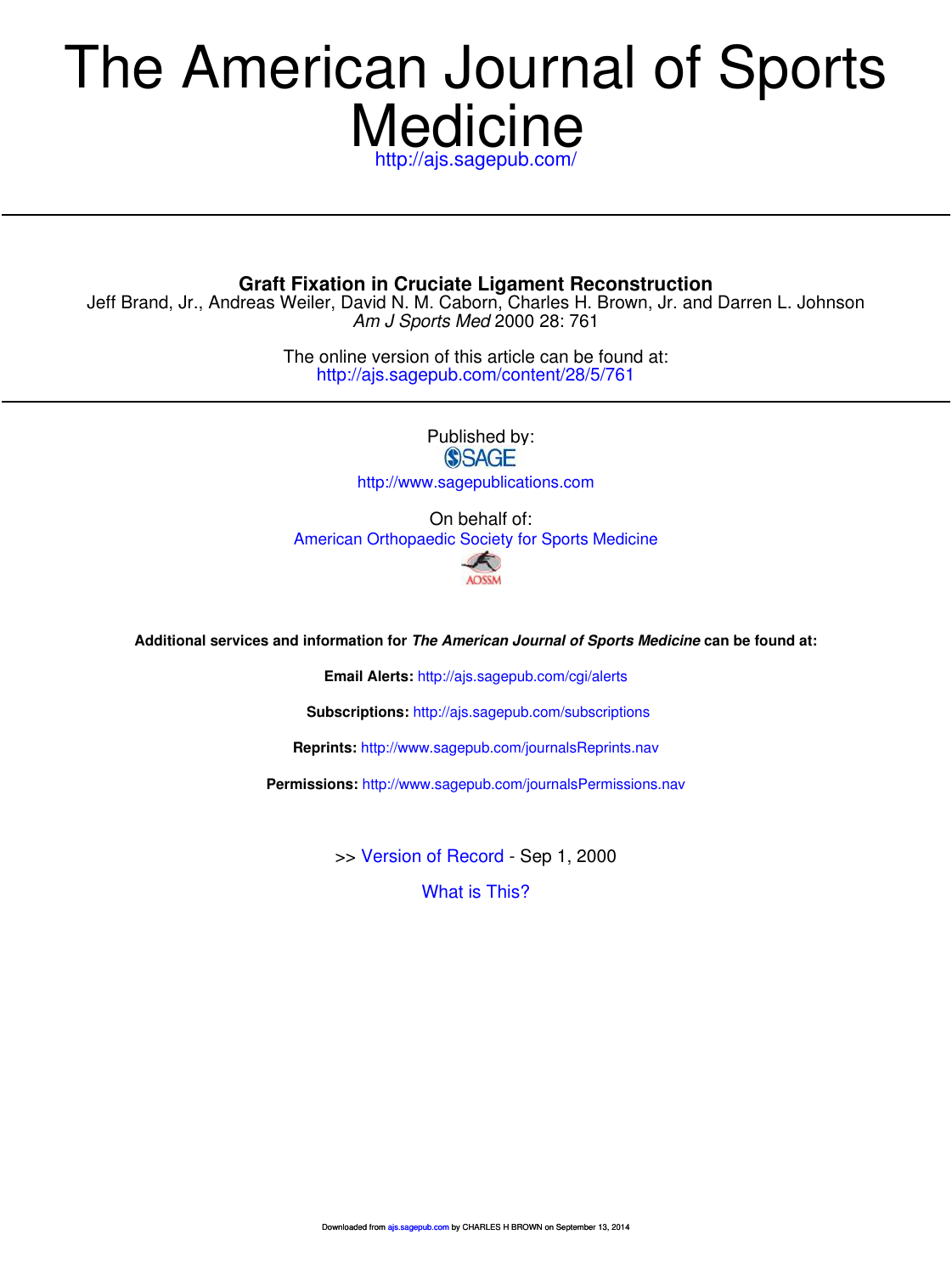Current Concepts

# **Graft Fixation in Cruciate Ligament Reconstruction**

Jeff Brand, Jr.,\* MD, Andreas Weiler,† MD, David N. M. Caborn,\* MD, Charles H. Brown, Jr.,‡ MD, and Darren L. Johnson,\*§ MD

From the \*University of Kentucky School of Medicine, Lexington, Kentucky, †Sports Traumatology & Arthroscopy Service, Humboldt-University, Berlin, Germany, and ‡Brigham and Women's Hospital, Department of Orthopaedic Surgery, Boston, Massachusetts

# **ABSTRACT**

Cruciate ligament reconstruction has progressed dramatically in the last 20 years. Anatomic placement of ligament substitutes has fostered rehabilitation efforts that stress immediate and full range of motion, immediate weightbearing, neuromuscular strength and coordination, and early return to athletic competition (3 months). This has placed extreme importance on secure graft fixation at the time of ligament reconstruction. Current ligament substitutes require a bony or soft tissue component to be fixed within a bone tunnel or on the periosteum at a distance from the normal ligament attachment site. Fixation devices have progressed from metal to biodegradable and from far to nearnormal native ligament attachment sites. Ideally, the biomechanical properties of the entire graft construct would approach those of the native ligament and facilitate biologic incorporation of the graft. Fixation should be done at the normal anatomic attachment site of the native ligament (aperture fixation) and, over time, allow the biologic return of the histologic transition zone from ligament to fibrocartilage, to calcified fibrocartilage, to bone. The purpose of this article is to review current fixation devices and techniques in cruciate ligament surgery.

The importance of secure graft fixation in ligament reconstruction has changed dramatically in the last 20 year-

§ Address correspondence and reprint requests to Darren L. Johnson, MD, Chairman of Orthopaedic Surgery, University of Kentucky School of Medicine, Kentucky Clinic, K-439, 740 Limestone, Lexington, KY 40536.

s.Current rehabilitation protocols after knee ligament surgery stress immediate full range of motion, return of neuromuscular function, proprioception, and early weightbearing forces up the kinetic chain. In the early postoperative period, graft fixation is the weak link within the entire system. No commonly used graft fixation has ultimate failure strength or stiffness comparable with the native cruciate ligament (Table 1). Fixation methods must be rigid and stiff to allow current rehabilitation principles. Current fixation techniques involve soft tissue and bone within a bone tunnel or periosteal fixation away from joint surfaces.

Bone-patellar tendon-bone, quadrupled hamstring tendon, or quadriceps tendon-bone are the most commonly used ligamentous substitutes in cruciate ligament reconstruction. Using these ligament substitutes with current fixation devices, we have been unable to reproduce the normal transition zones of insertion of the ACL and PCL. Given that anatomic structure dictates function, the mechanical profile of the ligament substitute has not been reproduced. Variables that we are able to measure in the basic science laboratory at time zero of ligament reconstruction include data on ultimate failure load, yield point, stiffness, displacement to failure, and mode of failure. Correlation of these results with clinical outcome has not been reported.

Our purpose is to review all current information with regard to ligament substitute fixation of bone and soft tissue grafts. It is important for the surgeon to be aware of the difference in fixation techniques with the associated biologic consequences. Different graft substitutes may require different fixation techniques that have direct biologic implications. Knowledge of these fixation techniques will allow the clinician to make necessary intraoperative and postoperative decisions in cruciate ligament reconstruction.

One author has commercial affiliation with a product named in this study.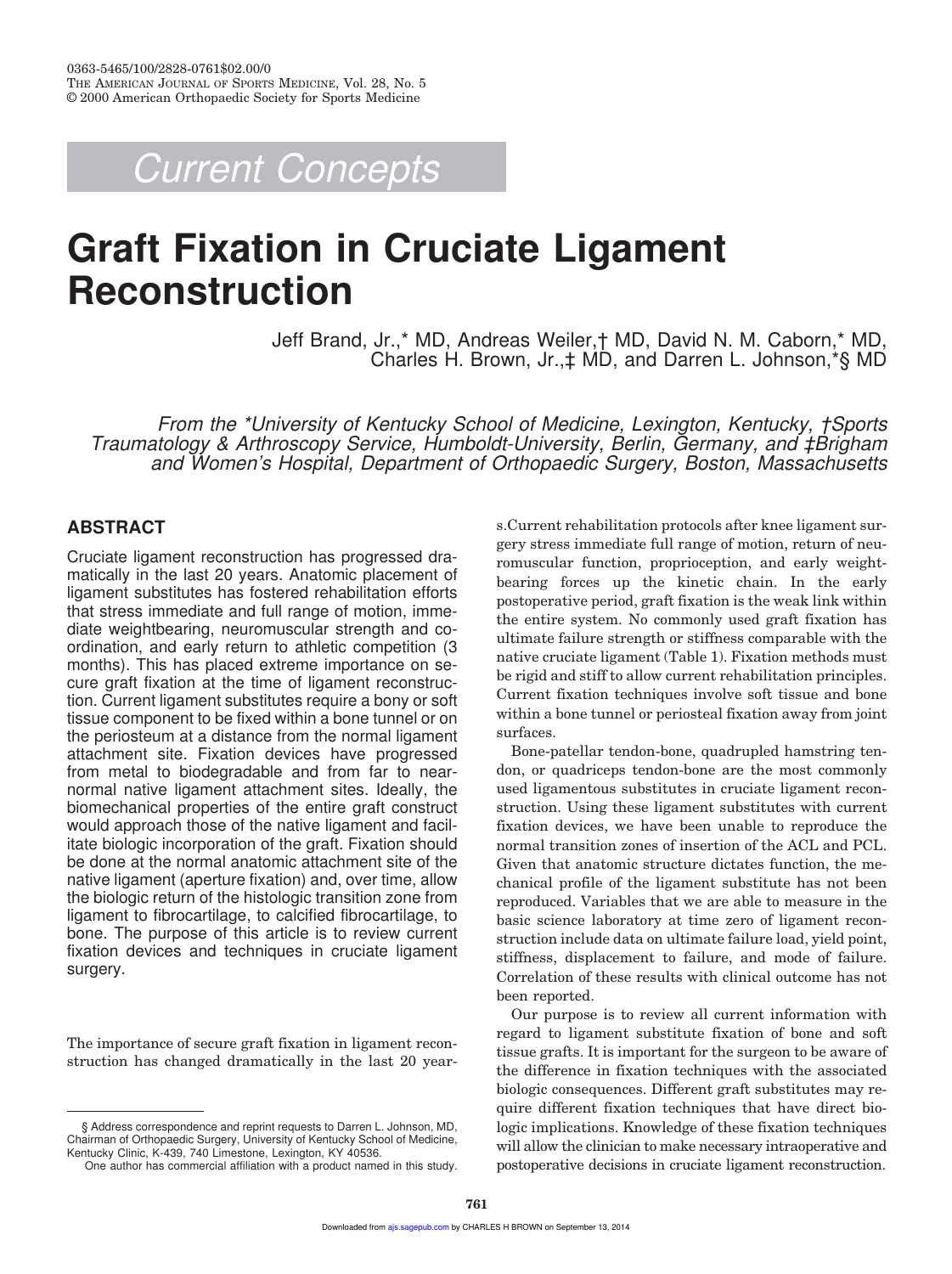TABLE 1 Ultimate Load to Failure and Stiffness of Current Graft Selections in Cruciate Ligament Surgery

| Graft Selection (ref.)          | Ultimate Strength<br>to Failure $(N)$ | Stiffness<br>(N/mm) |
|---------------------------------|---------------------------------------|---------------------|
| Native ACL <sup>98</sup>        | 2160                                  | 242                 |
| Native PCL <sup>72</sup>        | 1867                                  |                     |
| Patellar tendon <sup>25</sup>   | 2977                                  | 455                 |
| Quadrupled hamstring            | 4140                                  | 807                 |
| tendon (semitendinosis          |                                       |                     |
| and gracilis) $35$              |                                       |                     |
| Quadriceps tendon <sup>85</sup> | 2353                                  | 326                 |
|                                 |                                       |                     |

# IDEAL GRAFT FIXATION

#### **Strength**

Because there is only one means of graft fixation that approaches the strength of the native ACL, the question is, "How much strength is required of a cruciate ligament reconstruction for activities of daily living and a progressive rehabilitation program?"

Noyes et al.<sup>69</sup> have estimated the strength required for activities of daily living to be 454 N based on the failure strength of the ACL. They state that, "It seems reasonable to assume that under normal conditions biological tissues are subjected to forces ranging from one-tenth to not more than one-fifth of their breaking loads." The same group concludes "For the posterior cruciate ligament (PCL) these force levels would be increased."

Morrison,  $64-66$  a bioengineer, writing in the late 1960s and early 1970s in a series of three articles relating force plate and gait analysis data, made calculations and conclusions regarding the forces in the ACL and PCL; these are shown in Table 2. Markolf et al.<sup>58</sup> used a cadaveric model that ignored muscle forces and examined the forces on the ACL, a patellar tendon graft, and an overtensioned (45 N) patellar tendon graft. The patellar tendon graft experienced higher forces than the native ACL (peak force, 297 N) and overtensioning the graft increased the forces experienced by the graft (up to 497 N). In a similar study by Markolf et al.,<sup>59</sup> the PCL forces were examined in the intact PCL and a patellar tendon graft was used to reconstruct the PCL. The forces in the PCL study were much lower, generally less than 100 N. The higher forces developed in some grafts in hyperextension and hyperflexion, leading the authors to recommend avoiding these motions after reconstruction.

| TABLE 2                                                    |
|------------------------------------------------------------|
| Estimations of Forces Present in the Cruciate Ligaments in |
| Activities of Daily Living <sup>64-66</sup>                |

|     | PCL(N) |  |
|-----|--------|--|
| 169 | 352    |  |
| 67  | 641    |  |
| 445 | 262    |  |
| 93  | 449    |  |
| 27  | 1215   |  |
|     | ACL(N) |  |

There is evidence that less than 454 N is sufficient for activities of daily living. In a clinical study, Shelbourne and Gray<sup>79</sup> reported use of a button for both the tibial and femoral fixation of a patellar tendon reconstruction, which has a failure strength of 248 N.<sup>43</sup> Excellent clinical and objective knee stability was maintained with an accelerated rehabilitation program in their series of patients.

#### Biomechanical Properties

Stiffness is the slope of the linear region of the loadelongation curve and is usually reported in units such as newtons per millimeter (N/mm). As a graft and its fixation device are loaded with a tensile force, displacement in the graft and fixation device occurs equal to an amount described by its stiffness. Present graft fixation alternatives are less stiff than the native ACL and graft choices. This can be compared with a chain secured to posts by bungee cords at either end of the chain. As force is applied to the chain, the bungee cords, not the chain, will displace under tensile load. Mechanically, the majority of tendon fixation constructs are less stiff than the interference screw against a bone plug, which has been considered the standard for fixation (see Tables 4, 7, 8, and 9). Thus, given that ultimate failure strength is comparable between the two given fixation choices, tendon constructs may displace or slip more before they fail, creating laxity in the graft reconstruction.

Many tendon fixation devices are "indirect." They rely on linkage material to connect the tendon to the fixation device. A biomechanical study compared strain that was induced by cyclic loading in a patellar tendon graft and a quadrupled hamstring tendon graft and found that the



**Tensile Loading** on Graft

**Figure 1.** A schematic diagram demonstrating the bungee effect or longitudinal graft-tunnel motion.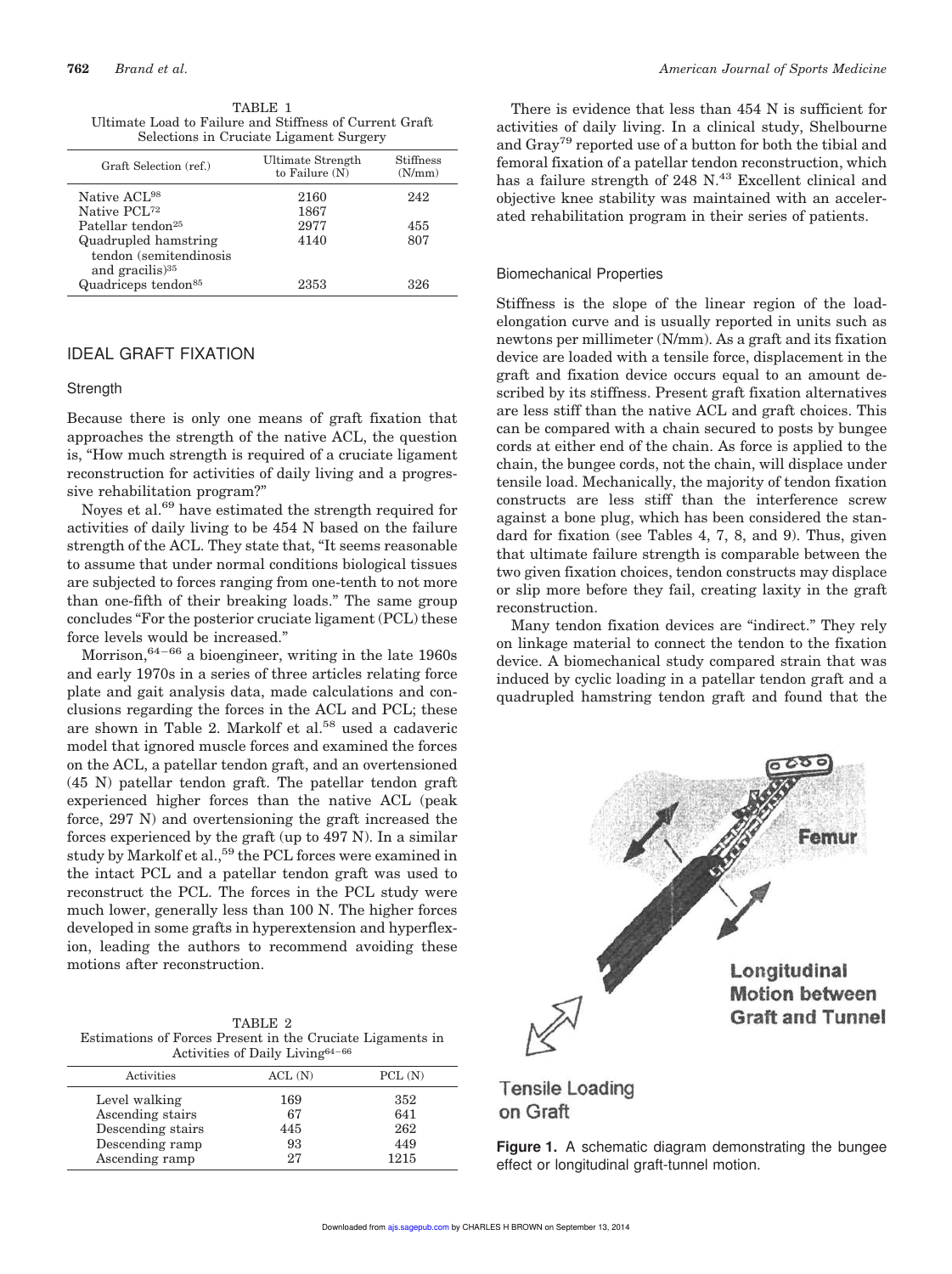tape-tissue interface (5.4%) had notably more strain than the tape  $(2.9\%)$  or the tissue  $(1.1\%)$  alone.<sup>52</sup> If strain or laxity is in line with the linkage, it is referred to as the bungee cord effect<sup>32</sup> (Fig. 1). These shearing forces may be responsible for tunnel expansion, also known as the windshield-wiper effect.

In the native cruciate ligament, the point of fixation is at the joint surface. However, most tendon fixation constructs are placed at a distance from the joint surface with a staple, screw and suture, or soft tissue washer. When interference fixation is placed closer to the joint surface, there is increased knee stability at a variety of flexion angles and also improved graft isometry (Fig. 2) (Ref. 41; C. Morgan, unpublished data, 1994).

#### Biologic Properties

It has been stated that bone plug incorporation occurs before tendon incorporation in a bone tunnel,<sup>76</sup> but basic science on this matter is not definite. In a study by Clancy et al.,<sup>23</sup> bone plug-patellar tendon-bone plug in a bone tunnel was histologically incorporated at 8 weeks after surgery in a rhesus monkey, when it was first histologically examined. After 3 months, all biomechanical testing resulted in interstitial failure of the reconstructed grafts, with no bony avulsions occurring, thus implying bone plug incorporation in the bone tunnel.

In a dog extraarticular tendon model, the tendon graft pulled out of the bone tunnel until 12 weeks postoperatively, indicating that the tendon was not healed in the bone tunnel. The graft was an extraarticular, long digital extensor tendon and was left attached distally under tension; it was not an intraarticular free graft.<sup>73</sup> However,



**Figure 2.** A schematic representation of a transtibial ACL reconstruction using a quadrupled hamstring tendon graft and direct biodegradable interference screw fixation placed at joint surfaces.

tendon graft incorporation has been shown to occur sooner. A rabbit model with a free semitendinosus graft intraarticularly placed through bone tunnels and fixed with suture suggested that the graft healed in the tunnel within 3 weeks. $34$  In a similar ACL reconstruction study with a sheep model fixed with biodegradable interference screws directly against the free autologous Achilles tendon graft, intraligamentous failure was demonstrated by 6 weeks.<sup>92</sup> Evidence of bone plug incorporation before soft tissue healing in a bone tunnel is not definite based on animal studies. Weightbearing and rehabilitative exercises increase stress that the new, reconstructed ligament will have to respond to and react. These activities occur at the time when the weak link of the reconstruction is the fixation of the graft. In our laboratory experience, even low cyclic loads, up to 110 N, cause shear forces in the bone tunnel on the graft.<sup>12</sup> Strength and stiffness in the fixation is the key to diminishing this graft-bone tunnel motion as healing progresses.

# FEMORAL AND TIBIAL FIXATION

There are two key differences that need to be considered between femoral and tibial fixation, that of bone density and the angle at which force is applied to the graft attachment. The bone quality and geometry of the tibia is different from that of the femur.<sup>11</sup> The Dual Photon Absorptometry (DEXA) of the tibial metaphysis has been determined to be less than the femoral metaphysis in the same knee of elderly cadavers<sup>11</sup> and in young women.<sup>89</sup> The line of force on the graft is directly in line with the tibial tunnel. The line of force on the graft is obliquely orientated to the femoral tunnel in the weightbearing position, which is extension. Based on radiographic studies, the femoral tunnel does not become colinear with the ligament graft until approximately 100° of knee flexion.<sup>57</sup>

Kohn and Rose<sup>46</sup> have found a lower ultimate load of tibial failure when using interference fixation for bone plug fixation.

# STUDY METHODS

Study methods of present biomechanical studies vary extensively from institution to institution, making comparative statements of fixation methods and devices difficult (Table 3). Variables that we are able to measure in the basic science laboratory at time zero of ligament reconstruction include data on ultimate failure load, yield point, stiffness, displacement to failure, and mode of failure. Stiffness, an important descriptive variable that predicts the displacement or slippage of a device before it fails, has not been reported in all biomechanical studies. Another variable, bone mineral density, with direct clinical applications is varied throughout present studies. Bone mineral density is correlated with the results of tendon interference fixation and may be important in other forms of fixation as well.<sup>11</sup> The results of animal studies, which have a higher and more consistent bone mineral density, have yielded higher failure values using interference fix-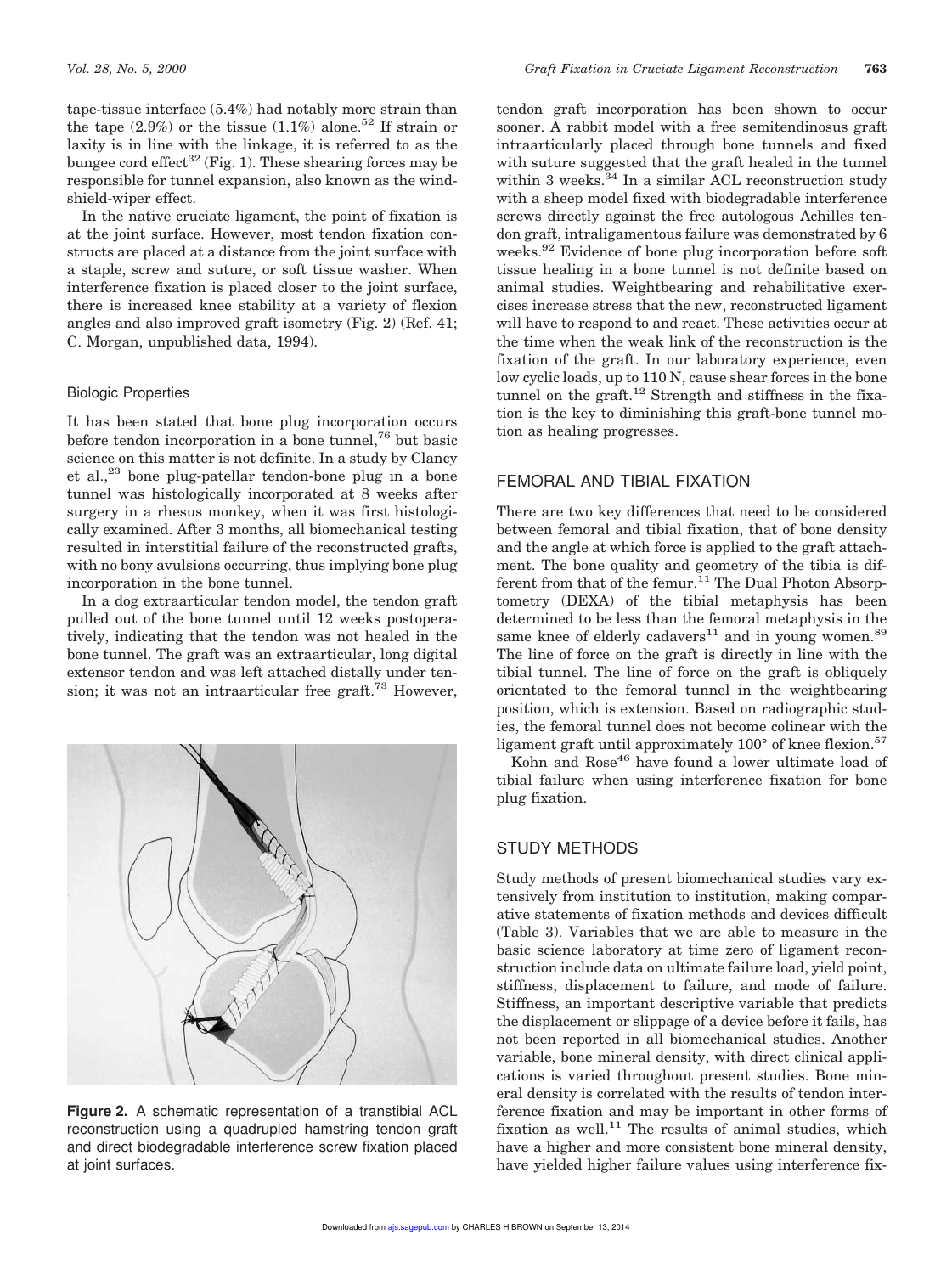| Diomechanical Duddy Methods for Fixation Devices                 |                                                                                   |                                                                                                         |                                 |                                                                        |
|------------------------------------------------------------------|-----------------------------------------------------------------------------------|---------------------------------------------------------------------------------------------------------|---------------------------------|------------------------------------------------------------------------|
| Comparison of "Pull-out" Studies<br>using Human Tissue           | <b>Fixation Devices</b>                                                           | Construct                                                                                               | Rate of<br><b>Applied Force</b> | Grafts                                                                 |
| Brown et al., older cadavers<br>(unpublished)                    | Semifix, bone mulch,<br>interference fixation,<br>endobutton, press-fit           | Anterior drawer to<br>knee at 20°                                                                       | 1 mm/sec                        | Quadrupled<br>semitendinosis and<br>gracilis tendon<br>patellar tendon |
| Brown et al., <sup>14</sup> older cadaver<br>knees               | Interference screws,<br>compared rear entry<br>to endoscopic                      | Femur only, in line<br>with the tunnel                                                                  | 1 mm/sec                        | Patellar tendon                                                        |
| Caborn et al., <sup>19</sup> older cadavers                      | BioScrew, metal<br>interference screw                                             | Femur only, in line<br>with the tunnel                                                                  | $20 \text{ mm/min}$             | Patellar tendon                                                        |
| Caborn et al., <sup>18</sup> older cadavers                      | BioScrew, titanium<br>interference screw                                          | Femur only, in line<br>with the tunnel                                                                  | $20 \text{ mm/min}$             | Quadrupled ST/G                                                        |
| Gerich et al., 33 cadavers (ages<br>$18 - 65$                    | Interference screws,<br>staples                                                   | Tibia only, "axial to<br>tibia"                                                                         | $60$ mm/min                     | Patellar tendon bone<br>plug                                           |
| Johnson and vanDyk, <sup>44</sup><br>cadavers (ages 47-70)       | Interference screw<br>compared<br>biodegradable screw<br>to metal screw           | Femoral preparation<br>only, in line with<br>the tunnel                                                 | $4.2$ mm/sec                    | Patellar tendon                                                        |
| Kohn and Rose, <sup>46</sup> cadavers,<br>median age, 30 (22-60) | Interference screw,<br>influence of screw<br>diameter, compared<br>tibia to femur | Tibia preparation<br>Femoral preparation,<br>in line with the<br>tunnel                                 | $200$ mm/min                    | Patellar tendon                                                        |
| Kurosaka et al., <sup>48</sup> cadavers,<br>mean age, 59         | Button, staples,<br>interference fixation,<br>6.5 mm AO screw                     | Anterior drawer to<br>knee at 45°                                                                       | 30 mm/sec                       | Patellar tendon,<br>semitendnosis                                      |
| Magen et al., <sup>56</sup> cadavers (ages<br>$18 - 67$          | Tibial fixation                                                                   | Tibia preparation, in<br>line with the tunnel                                                           | $5\%$ graft<br>length/sec       | Quadrupled hamstring                                                   |
| Matthews et al., 62 cadavers<br>$(\text{ages } 25 - 40)$         | Interference screw,<br>suture and post with<br>$#2$ and $#5$ suture               | Tibia preparation,<br>femoral preparation,<br>graft tensioned<br>perpendicularly to<br>bone preparation | $51 \text{ cm/min}$             | Patellar tendon                                                        |
| Pena et al., <sup>70</sup> cadavers (ages<br>$32 - 57$           | Interference screw,<br>BioScrew and metal<br>screw                                | Femoral preparation,<br>in line with the<br>tunnel                                                      | $50 \text{ mm/min}$             | Patellar tendon                                                        |
| Rowden et al., <sup>74</sup> young<br>cadavers (mean age, 26)    | Interference screw<br>compared with<br>EndoButton/suture<br>and post              | Anterior drawer to<br>knee at 60°                                                                       | $500$ mm/min                    | Patellar tendon,<br>quadrupled<br>semitendinosis                       |
| Steiner et al., $^{87}$ cadavers<br>(mean age, 70)               | Suture and post, post<br>and washer,<br>interference screw                        | Anterior drawer to<br>knee at 20°                                                                       | 1 mm/sec                        | Patellar tendon,<br>doubled and<br>quadrupled hamstring                |
| Weiler et al., 97 cadaver (mean<br>age, $41$                     | Button, screw and<br>washer, RCI screw,<br>bone plug                              | Anterior drawer to<br>knee at $30^\circ$                                                                | 1 mm/sec                        | Hamstring, hamstring<br>with bone plug                                 |

TABLE 3 Biomechanical Study Methods for Fixation Devices

ation than comparable human studies.<sup>56</sup> The bone mineral density of elderly cadavers may be as little as half that of a young healthy person who sustains cruciate ligament damage as a teenager. Because of the scarcity of specimens, the same specimen is often tested multiple times. Techniques vary from the clinical situation to the laboratory. For instance, the interference screw is often placed under direct visualization, minimizing the possibility of divergence, which certainly occurs in vivo.<sup>51</sup> If a device is tested in line with the tunnel, the worst-case scenario, the failure load may be less than if the device is loaded at an angle to the tunnel that will increase the shear forces. Because of viscoelastic properties of the graft-bone construct, the rate the graft is loaded will affect the stiffness. Rehabilitation and ambulation stresses are examples of cyclic loading and are not accounted for with static testing at time zero fixation of the graft

# BONE PLUG GRAFT FIXATION—TIBIAL FIXATION

#### Staples

Although there are alternative means of fixation in graft tunnel-length mismatch, this mismatch is considered the primary indication for staple fixation of a bone plug. Another method of fixation for graft tunnel-length mismatch include a longer femoral tunnel with a proportionately longer interference screw to create aperture fixation. Various means of shortening the graft to match tunnel length have also been described. A set of doubled staples in a shallow trough (with an ultimate load at failure of 588 N) compared favorably with interference fixation (506 to 758 N) in failure, and the staples were significantly stiffer (86.3 N/mm) than interference fixation (49.2 to 54.9 N/mm) in a young (mean age, 44) human cadaveric model.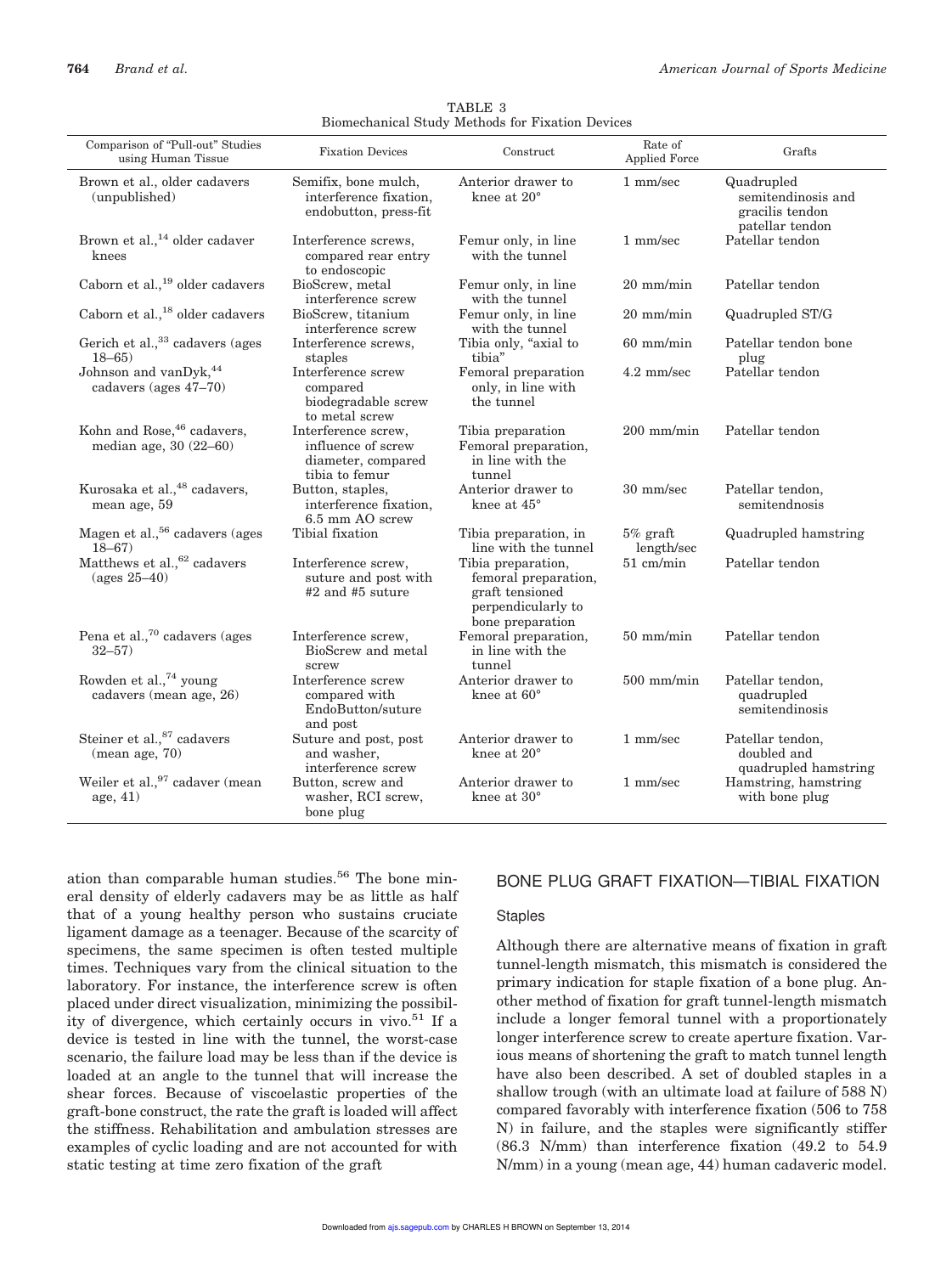Unfortunately, the incidence of bone block breakage (27%) was significantly greater than that of the interference screw fixation  $(1\%)$ <sup>33</sup>

#### Screws Used as a Post

Steiner et al.<sup>87</sup> did a study that reported a screw used as a post, linked with suture, and combined with an interference screw against a bone plug. They found that this had a failure strength (674 N), which approximated that of the intact ACL (560 N) (Table 4). The angle at which the screw is placed determines whether the graft is tensioned as the screw is tightened or whether the graft is relaxed as the screw is tightened. Although a low-profile screw with a flatter head is available from many of the orthopaedic manufacturers, conventional screws are often removed because of pain. The post and suture can serve as a backup to tibial interference fixation that is compromised by poor bone quality or bone plug fracture.

#### Interference Fixation

Whatever fixation strength is required for activities of daily living and a progressive rehabilitation program appears to be met by the strength and stiffness of interference fixation, which, for this reason, has been described as the standard of graft fixation.<sup>87</sup> Interference fixation was first described by Lambert<sup>50</sup> in a study using a 6.5-mm cancellous screw. In 1987, Kurosaka et al.<sup>48</sup> demonstrated superior strength with a larger diameter screw (9 mm) for interference fixation. When poor bone stock exists—which may be due to revision, tunnel widening, or graft tunnellength mismatch—or additional fixation strength is needed for large or noncompliant patients, interference fixation may be combined with other types of fixation such as a suture and post, EndoButton (Acufex, Inc., Mansfield, Massachusetts), or screw and washer.

Currently, a screw 9 mm in diameter and at least 20 mm in length is the standard used for fixation. The difference between the outside diameter of the screw and the core diameter is the most important consideration.<sup>97</sup> Kohn and Rose<sup>46</sup> showed that a 9-mm tibial interference screw disengaged from the bone tunnel at significantly more maximum tensile strength and linear load to failure compared with a 7-mm screw (Table 4). Screw length beyond 20 mm in conjunction with a bone plug does not appear to be necessary.<sup>14,39</sup>

The gap between the bone plug and bone tunnel and the interaction with screw diameter influences the fixation strength. Brown et al.<sup>15</sup> suggested that interference (screw outer diameter minus tunnel bone block gap) was correlated with failure, but gap size alone is not associated with failure. Similarly, a separate porcine biomechanical study showed that a 1- or 2-mm gap with a 7-mm screw yielded equal failure strength to a 3- or 4-mm gap with a 9-mm screw.<sup>17</sup> Alternatively, when faced with a gap or bone of poor quality, a bone shim may improve the fixation strength.

Despite the clinical success of interference fixation, complications, usually preventable, have been reported. Counter tension through the bone plug sutures can reduce graft advancement as the interference screw is placed. $61$ Screw laceration of either the bone plug suture or of the graft itself are clinical concerns. If the sutures that are attached to the bone plug are lacerated with the threads from the screw, poor graft fixation cannot be salvaged with a suture-and-post construct. Suture laceration can be

| Thomal Pixation Options for Done-Patenal Tendon-Done Plug in a Done Tunnel |                                            |               |                   |                                                                            |  |  |
|----------------------------------------------------------------------------|--------------------------------------------|---------------|-------------------|----------------------------------------------------------------------------|--|--|
| Construct                                                                  | Test Design                                | Failure (N)   | Stiffness<br>N/mm | Failure Mode                                                               |  |  |
| Suture $(#5)$ to button <sup>48</sup>                                      | Anterior drawer to knee<br>at $45^\circ$   | 248 (40.2)    | 12.8(2.0)         | Button failed, suture pulled<br>through the bone plug                      |  |  |
| Staple <sup>1</sup> patella tendon <sup>48</sup>                           | Anterior drawer to knee<br>at $45^{\circ}$ | 129(15.7)     | 10.8(2.0)         | Graft slipped under the staple                                             |  |  |
| Doubled staples on patella<br>tendon in a trough $33$                      | Tibia only, "axial to<br>tibia"            | 588           | 86.3              | Graft slipped under staple, 27%<br>bone block breakage                     |  |  |
| Suture and post <sup>87</sup>                                              | Anterior drawer to knee<br>at $20^{\circ}$ | 396 (124)     | 27(13)            | Bone-tendon rupture, bone plug<br>fracture, tibial post pull-out           |  |  |
| $6.5$ mm AO interference screw <sup>48</sup>                               | Anterior drawer to knee<br>at $45^{\circ}$ | 215(39.2)     | 23.5(2.9)         | Grafts pulled out of the tunnel                                            |  |  |
| 9 mm interference $s$ crew <sup>48</sup>                                   | Anterior drawer to knee<br>at $45^{\circ}$ | 476 (110.9)   | 57.9(3.9)         | Grafts pulled out of the tunnel                                            |  |  |
| Interference screw and suture<br>with a $post87$                           | Anterior drawer to knee<br>at $20^{\circ}$ | 674 (206)     | 50(21)            | Bone plug fractured, pull-out<br>around tibial screw and suture<br>rupture |  |  |
| 7 mm interference screw <sup>46</sup>                                      | Tibia only, parallel to<br>tunnel          | 461 (230-631) | $47(28 - 73)$     | Tendon tearing, slipping of the<br>bone plug                               |  |  |
| 9 mm interference $s$ crew <sup>46</sup>                                   | Tibia only, parallel to<br>tunnel          | 678 (394-947) | $68(32 - 84)$     | Tendon tearing, slipping of the<br>bone plug                               |  |  |
| $9 \times 30$ mm interference screw <sup>33</sup>                          | Tibia only, "axial to<br>tibia"            | 758 (139)     | 49.2(2)           | Tendon tearing or bone plug<br>slippage                                    |  |  |
| $9 \times 25$ mm biodegradable<br>$s$ crew <sup>12</sup>                   | Tibia only, parallel to<br>tunnel          | 293 (156-458) | $42(14 - 67)$     | Bone plug slipped, tendon tearing                                          |  |  |

TABLE 4 Tibial Fixation Options for Bone-Patellar Tendon-Bone Plug in a Bone Tunnel*<sup>a</sup>*

*<sup>a</sup>* The standard deviations or ranges of variability are reported in parentheses following the mean.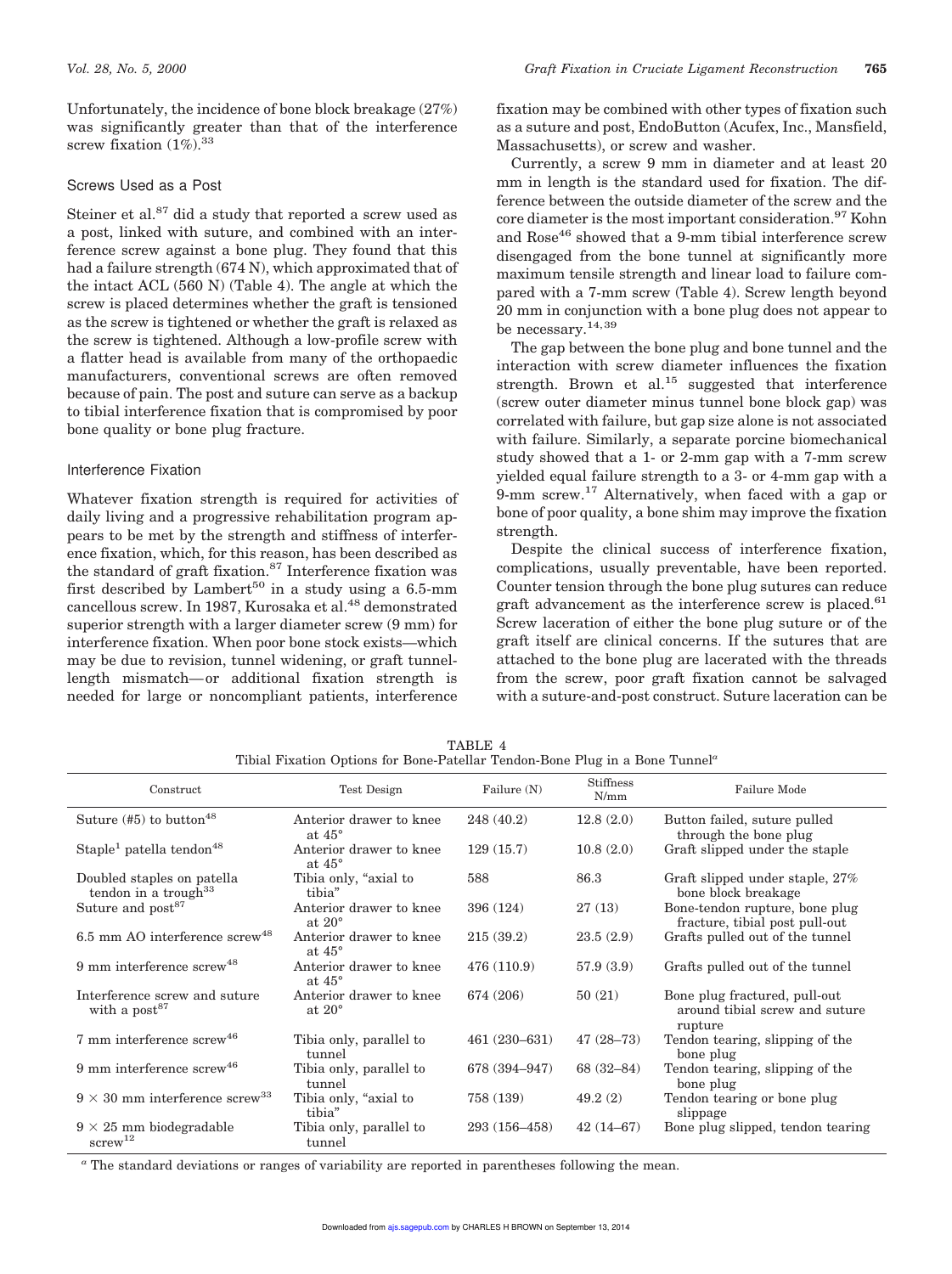avoided with the use of 20-gauge wire through the holes in the bone plug. Graft laceration may require another graft option.<sup>61</sup> Two cases of bone plug comminution have been reported: one was salvaged by reversing the graft and placing the fractured bone plug on the tibial side and fixing it with a suture and post, the other had to be revised to another graft choice.<sup>5</sup> Pain in the area of the tibial screw that was caused by hardware has been reported by 3% of patients, and screw removal was very successful in relieving this pain.<sup>49</sup>

#### Biodegradable Interference Screws

The terms "biodegradable" or "bioabsorbable" are used interchangeably to characterize materials that disintegrate after implantation and are subsequently excreted. Materials that disintegrate in the body have been used by orthopaedic surgeons over the past 3 decades and these materials allow for better available implants. In cruciate ligament surgery, several different biodegradable interference screws consisting of different polymeric raw materials are currently available (Table 5). A large number of studies have investigated their biomechanical and clinical performance.

Biodegradable implants consist mainly of the poly-alpha-hydroxy acids, polylactide and polyglycolide, including their copolymers, poly-(D,L-lactide-co-glycolide) and polyglycolide-co-trimethylencarbonate; stereopolymers, such as poly-(L-lactide), poly-(L-co-D,L-lactide) and poly-(D,Llactide) are also used (Table 5). These raw materials represent substantially different material characteristics, such as degradation kinetics, mechanical properties, and biocompatibility. Generally, it is considered reasonable to divide these materials into three different groups according to their degradation. Group one consists of slow degrading and highly crystalline poly-(L-lactide) and poly- (L-co-D,L-lactide) stereocopolymers with a low D,L amount. These materials are considered to have high mechanical properties among the poly-alpha-hydroxy acids, but their degradation can last up to several years and is incomplete because of a possible accumulation of insoluble crystalline implant remnants.<sup>6,22,27,71</sup> Group two is represented by amorphous poly-(L-co-D,L-lactide) stereocopolymers with a high D,L amount and the purous poly-(D,L-lactide). These materials degrade completely within 1 to 2 years, but their mechanical properties are lower compared with the poly- (L-lactide).<sup>84</sup> The third group consists of fast-degrading copolymers such as poly-(D,L-lactide-co-glycolide) or polyglycolide-co-trimethylencarbonate, whose strength retention lasts for only several weeks.

For many years, biodegradable implants have been thought to offer advantages over metal analogs. Metal implants can distort magnetic resonance imaging (Fig. 3) and release metal ions into the surrounding tissue. $40,80$ Further disadvantages include the need for a second surgical procedure for implant removal and a revision surgery complicated by the presence of a metal implant. In cruciate ligament surgery, the major advantages of biodegradable interference screws is an uncompromised revision surgery. This is especially important because the number of revisions has risen dramatically within the last few years.<sup>68,88</sup> The difficulties encountered with retained metal screws in revision surgery has been described.<sup>77</sup> In case of revision after using biodegradable interference screws, surgery may be performed like a primary procedure if the material has degraded and osseous replacement has taken place with an appropriate amount of

| Implant (Manufacturer)                                                                      | Raw material (Abbreviation)                                              | Advantages                                                                                                                                   | Disadvantages                                                                                                                                       |
|---------------------------------------------------------------------------------------------|--------------------------------------------------------------------------|----------------------------------------------------------------------------------------------------------------------------------------------|-----------------------------------------------------------------------------------------------------------------------------------------------------|
| <b>Biologically Quiet Interference</b><br>Screw (Instrument Makar<br>Inc., Okemos, MI)      | poly-(D,L-lactide-co-<br>glycolide) $85/15\%$<br>(PDLLA-co-PGA)          | Amorphous material, osseous<br>replacement within an<br>appropriate time <sup>62</sup>                                                       | Low initial fixation strength, fast<br>$degradation, '1$ only one size<br>available                                                                 |
| Bio-Interference Screw (Arthrex<br>Corp., Naples, FL)                                       | poly-(L-lactide) (PLLA)                                                  | High initial fixation strength, $71$<br>different sizes available                                                                            | Semicrystalline PLLA with<br>recrystallization and possible<br>incomplete degradation                                                               |
| BioScrew (Linvatec Corp.,<br>Largo, FL)                                                     | poly-(L-lactide) (PLLA)                                                  | High initial fixation strength, high<br>torsional strength, $71$ different<br>sizes available                                                | Highly crystalline PLLA with<br>incomplete degradation <sup>62</sup>                                                                                |
| Endo-Fix (Acufex Inc.,<br>Mansfield, MA)                                                    | polyglycolide-co-<br>trimethylencarbonate<br>67.5/32.5% (PGA-co-<br>TMC) | High initial fixation strength <sup>71</sup>                                                                                                 | Low torsional strength,<br>crystalline copolymer, fast<br>degradation with possible<br>adverse tissue response, 20,30,71<br>only one size available |
| Phantom Absorbable Screw<br>(DePuy Orthopaedic<br>Technology Inc., Tracy, CA                | poly-(L-lactide) (PLLA)                                                  | High initial fixation strength                                                                                                               | Highly crystalline PLLA with<br>incomplete degradation                                                                                              |
| Phusiline Interference Screw<br>(Phusis matériaux<br>biorésorbables, Le Versoud,<br>France) | poly-(L-co-D,L-lactide) 98/<br>2% (PLA 98)                               | High initial fixation strength<br>different sizes available <sup>71</sup>                                                                    | Low torsional strength,<br>semicrystalline polymer with<br>re-crystallization and<br>incomplete degradation <sup>71</sup>                           |
| Sysorb (Sulzer Orthopedics)<br>Ltd., Münsingen,<br>Switzerland)                             | $poly(D,L-lactide)$<br>(PDLLA)                                           | High initial fixation strength, high<br>torsional strength, amorphous<br>material, osseous replacement<br>within an appropriate time $62,71$ | Possible viscoplastic deformation,<br>only one size available                                                                                       |

TABLE 5 Advantages and Disadvantages of Different Biodegradable Interference Screws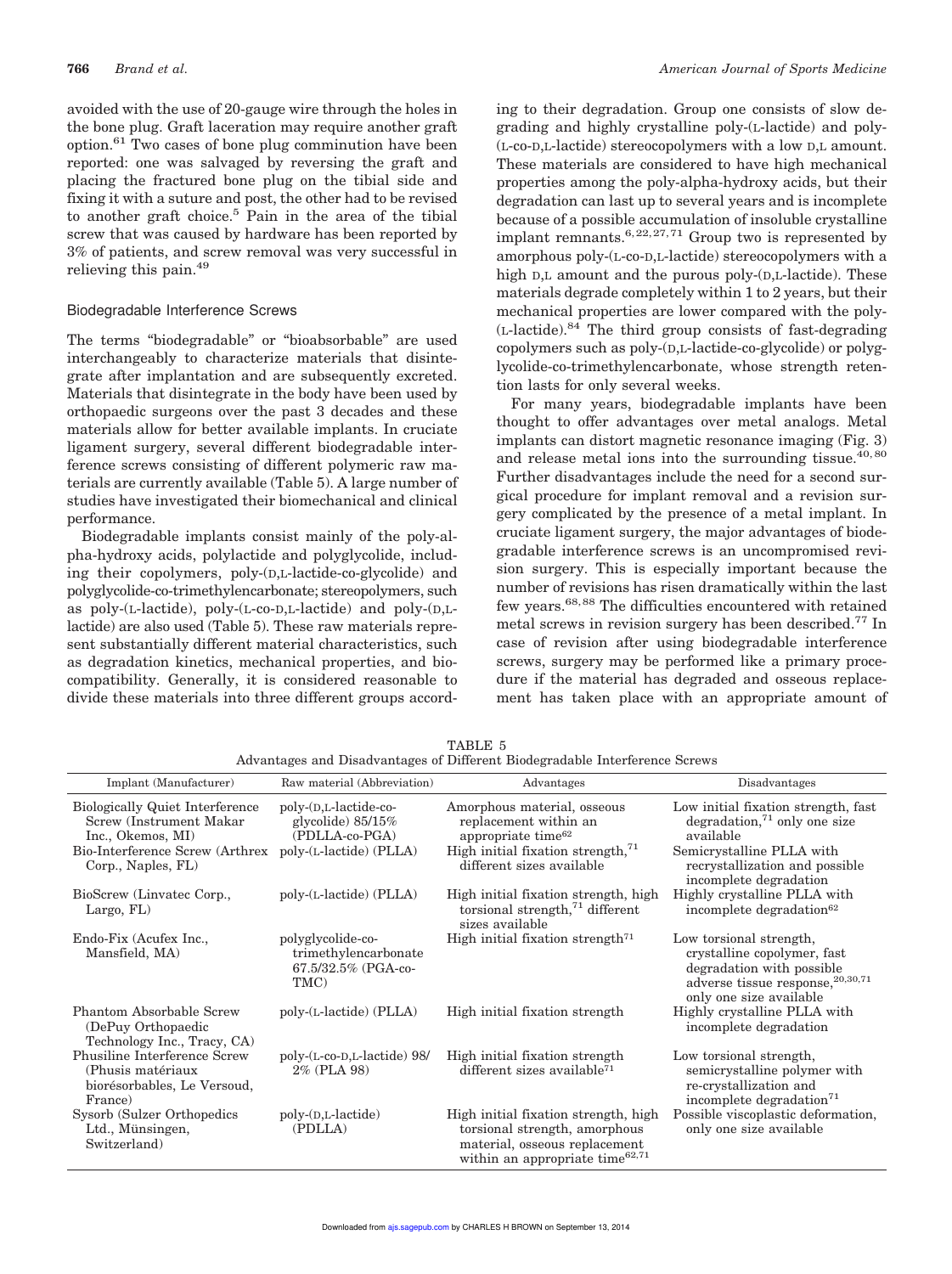

**Figure 3.** A, a coronal section MRI of the femoral tunnel at 2 months postoperatively of a biodegradable screw (arrows). There is no artifact from the screw and it appears to be opposed to the quadrupled hamstring tendon graft. B, coronal section MRI of another patient with a biodegradable screw interference fixation at 1 year. The screws have nearly completely degraded (arrows) leaving a bright signal, but again the femoral graft is well opposed to the interference screw.

newly formed bone at the former implant site. In addition, functional loads can be assumed earlier by the healing bone while the material is degrading.<sup>22</sup> Another advantage in cruciate ligament surgery is a decreased potential of graft laceration during screw insertion, which has been described to occur when using metal screws.<sup>30,61</sup>

Several recent biomechanical studies compared the initial fixation strength of biodegradable and conventional titanium interference screws in human and animal cadaveric models for bone-tendon-bone graft fixation. These studies showed that most biodegradable screws provide similar fixation strength and concluded that the use of these screws may allow for an accelerated postoperative rehabilitation program.<sup>1, 19, 70, 75, 97</sup> While these investigations studied only the initial fixation strength, it is known that approximately 6 weeks are required for the bony

incorporation of a bone-tendon-bone graft, and little is known about the fixation properties of the biodegradable screws within this period while the material is degrading. Only a few in vivo studies have investigated changes in fixation strength of biodegradable interference screws over time. Walton and Cameron<sup>90</sup> used polyglycolide-cotrimethylencarbonate screws (Endofix, Acufex Inc.) in a sheep model and reported that the fixation strength of these screws remained comparable with that of metal screws for 12 weeks. Therin et al. (unpublished data, 1996) also investigated the in vivo biocompatibility and degradation of a poly-(L-co-D,L-lactide) screw (Phusiline, Phusls matériaux biorésorbables, St. Ismier, France) in a sheep model and reported proper bone healing measured by polychrome sequential labeling. Champion et al.<sup>21</sup> investigated the pushout loads of a poly-(L-lactide) interference screw (Phantom, DePuy Inc., Tracy, California) in a canine model over 24 weeks, and suggested that these screws withstand ACL forces during the healing stage of reconstruction. The clinical use of biodegradable interference screws for bone-tendon-bone graft fixation was first described in the middle 1990s (Refs. 3, 44; Therin et al., unpublished data, 1996). To date, several midterm studies comparing metal and biodegradable interference screws in clinical studies have reported no significant difference in clinical outcome. $^{3,31,60}$ 

The major disadvantage of biodegradable screws is screw breakage or drive failure during insertion (Refs. 3, 43, 82, 97; C. Morgan, unpublished data, 1994). A screw's resistance to breakage may depend on several factors, including core diameter, drive diameter, and drive shape. The drive designs of some biodegradable interference screws are direct copies of their metallic counterparts. Others have specially designed drive systems that may provide a better force transmission to the screw core, thereby increasing implant resistance to breakage (Table 5). A recent report demonstrated that implant design may be more important than the mechanical properties of the polymeric raw material to improve torsional strength.<sup>97</sup> To avoid screw breakage, care should be taken to insert the screw convergent to the tunnel-bone block gap. To reduce peak screw insertion torque, especially in the dense femoral bone, the manufacturer's recommendations to use a notching device or a tap should be followed.

There are still concerns about an appropriate biocompatibility of other biodegradable materials because of reports on severe foreign-body reactions associated with the use of self-reinforced and highly crystalline polyglycolide implants.8,20,36,91 Today, other materials such as polylactide and its copolymers and stereocopolymers are considered to have better biocompatibility,<sup>9,16,36,91</sup> and clinically relevant foreign-body reactions have not yet been described in the clinical reports on biodegradable interference screws. However, further studies should take into consideration that foreign-body reactions may principally accompany the use of each biodegradable implant and, to finally judge the appropriateness of such an implant, longterm studies are necessary.<sup>37</sup>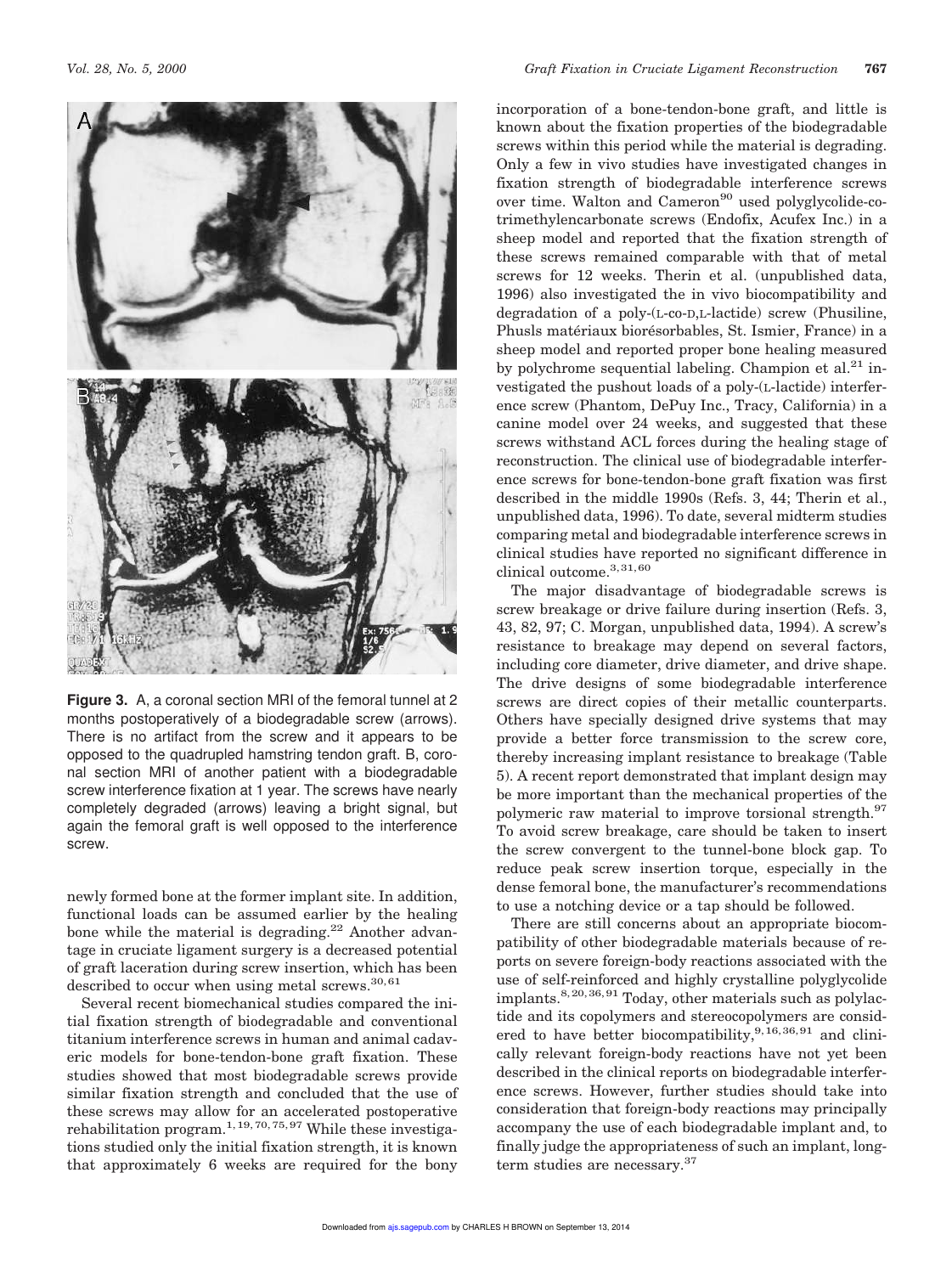# BONE PLUG GRAFT FIXATION— FEMORAL FIXATION

# **EndoButton**

The EndoButton is used primarily with bone plug fixation in femoral tunnel blow-out. Interference fixation is preferable in routine femoral bone plug fixation. The EndoButton, a modification of the button, was designed to be used in the endoscopic ACL reconstruction for femoral fixation and now has been described for use in PCL reconstruction as well. $4,81$  Doubling the linkage materials has significantly increased their mechanical properties (Table 6) (C. H. Brown et al., unpublished data, 1996).

# Mitek Anchor

The Mitek Anchor (Mitek, Westwood, Massachusetts) is a four-pronged device that is linked to a graft by suture or tape in a fashion similar to that of the EndoButton. When comparing the Mitek device with the EndoButton in a patellar tendon-bone plug model, there was no significant difference in failure or stiffness (Table 7) (Brown et al., unpublished data, 1996). This device can be used similarly to the EndoButton in cases of femoral fixation salvage for femoral tunnel blow-out.

# Press-Fit Femoral Bone Plug

Malek et al.<sup>57</sup> have reported press-fitting the femoral bone plug in an effort to avoid the complications of interference screw fixation. Brown et al. (unpublished data, 1996) compared the press-fit of the bone plug (ultimate load at failure, 350 N) with the patellar tendon bone plug with interference fixation (398 N), EndoButton (554 N), and Mitek Anchor (511 N). No statistical difference was noted in failure or stiffness (Table 7). A clinical study with press-fit fixation on the femoral side and interference screw fixation on the tibial side noted one case of femoral bone plug fracture.<sup>10</sup> Two cases of revision to an interference screw were required because of "insufficient femoral anchorage."

TABLE 6 Linkage Material Properties*<sup>a</sup>*

| Failure load | <b>Stiffness</b> |
|--------------|------------------|
| 492 (28)     | 63.2(7)          |
| 873 (45)     | 163(14)          |
| 509(52)      | 37.8(12)         |
|              |                  |
| 1234(15)     | 109(2)           |
| 699 (51)     | 63.9(6)          |
|              |                  |
|              |                  |
| 1520(89)     | 143(8)           |
| 801 (59)     | 85.1(10)         |
|              |                  |
|              |                  |

*<sup>a</sup>* From Brown et al., unpublished data, 1996. The standard deviations are reported in parentheses following the mean.

# Interference Fixation

Two studies with human tissue compared a metal 7-mm diameter screw placed intraarticularly, as in endoscopic ACL reconstruction, with an outside-in technique using a 9-mm screw and found similar strength and stiffness (Table 7) (Ref. 87; Brown et al., unpublished data, 1996).

Although screw divergence from the bone plug is common when postoperative radiographs are evaluated critically,<sup>51</sup> it is not considered a clinical concern. Dworsky et al.<sup>28</sup> described the endoscopically placed interference screw acting as a "wedge," effectively blocking the femoral bone plug from being displaced into the joint. Furthermore, if the angle of screw divergence from the femoral bone plug is greater than 20°, there is a significant reduction of the pullout strength in biomechanical testing.<sup>45</sup> However, in the clinical situation, Fanelli et al.<sup>29</sup> showed that there was no increase in fixation failure with divergent interference screws placed endoscopically at angles greater than 20°.

# SOFT TISSUE FIXATION—TIBIAL FIXATION

# Staples

A single staple used with the semitendinosus tendon is neither strong nor stiff.<sup>48</sup> The tendon graft looped over a second staple, now called the "belt-buckle" technique, markedly improved fixation in a porcine model.<sup>56</sup> The failure load was 705 N with a stiffness of 174 N/mm (Table 8). Staples can frequently cause pain at the site of implantation and must be removed. Although the belt-buckle technique has been used successfully, fixation is periosteal and is at a distance from joint surfaces.

# Screws Used as a Post

A screw can be used with a standard metal washer as a post to tie suture around or it can be used with a soft tissue washer against tendon. A screw with a soft tissue washer placed directly against a quadrupled tendon graft is slightly stronger and stiffer than the screw used as a post with suture (821  $\pm$  219 N compared with 573  $\pm$  109 N, respectively) (Table 8).<sup>87</sup> A screw with a soft tissue washer is the preferred method of tibial soft tissue fixation, compared with a screw linked with suture, because of its superior stiffness and avoidance of relatively elastic suture.

# **Washerplate**

The washerplate, WasherLoc (Arthrotek, Biomet, Inc., Warsaw, Indiana), is a multiple-pronged washer and screw used to fix the tibial end of the quadrupled hamstring tendon graft. It is placed at the distal end of the tibial tunnel and can be recessed to diminish the prominence of the screw head. The ultimate failure load was 905 N (SD, 291 N) and the stiffness was 273 N (SD, 56 N), which is similar to that of the native ACL (Table 8). $56$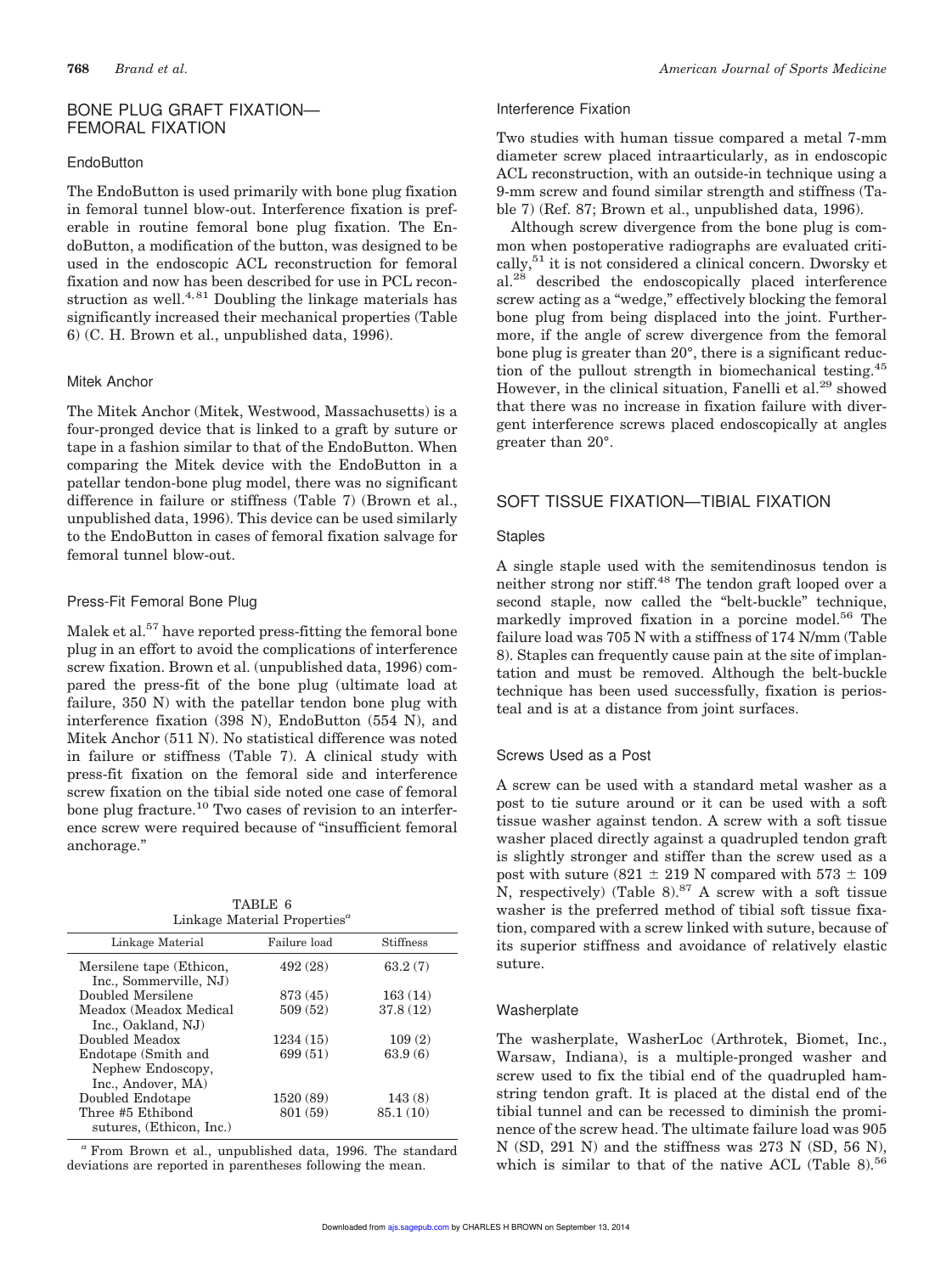j.

| Construct                                               | Test design                              | Failure (N)   | Stiffness (N/mm)         | Failure Mode                                                                               |
|---------------------------------------------------------|------------------------------------------|---------------|--------------------------|--------------------------------------------------------------------------------------------|
| EndoButton <sup>b</sup>                                 | Anterior drawer to<br>knee at 20°        | 554 (276)     | 27.0(13.5)               | Tibial bone block fracture or<br>suture breakage, tibial side<br>fixation failure          |
| Mitek device <sup>b</sup>                               | Anterior drawer to<br>knee at 20°        | 511 (350)     | 18.3(8.3)                | Patellar tendon failure, fracture<br>tibial bone block, sutures tore<br>through bone block |
| $Press-fitb$                                            | Anterior drawer to<br>knee at 20°        | 350 (48)      | 36.8(16.3)               | Tibial bone plug pulled out,<br>fracture tibial bone block,<br>patellar tendon failed      |
| Interference screw from<br>outside-in <sup>87</sup>     | Anterior drawer to<br>knee at $20^\circ$ | 423 (175)     | 46(24)                   | Pull-out around the screw                                                                  |
| Endoscopic interference screw <sup>87</sup>             | Anterior drawer to<br>knee at 20°        | 588 (282)     | 33(14)                   | Bone plug fractured, femoral<br>screw pull-out, bone tendon<br>rupture                     |
| Interference screw outside-in <sup>14</sup>             | Anterior drawer to<br>knee at $20^\circ$ | 235 (124)     | 82.8 (30.1)              | Bone block pull-out, bone block<br>fracture                                                |
| Endoscopic interference screw <sup>14</sup>             | Anterior drawer to<br>knee at $20^\circ$ | 256 (130)     | 70.2(28.9)               | Bone block pull-out, bone block<br>fracture                                                |
| Metal endoscopic interference<br>screw <sup>19</sup>    | Femur only, parallel<br>to tunnel        | 558.3 (67.9)  | No stiffness<br>reported | Femoral fixation failure,<br>fracture of bone plug, tearing<br>of graft                    |
| BioScrew endoscopic<br>interference screw <sup>19</sup> | Femur only, parallel<br>to tunnel        | 552.5(56.4)   | No stiffness<br>reported | Femoral fixation failure,<br>fracture of bone plug, tearing<br>of graft                    |
| Metal interference screw <sup>70</sup>                  | Femur only, parallel<br>to tunnel        | 640 N (201)   | No stiffness<br>reported | Pullout and bone block fracture                                                            |
| BioScrew interference screw <sup>70</sup>               | Femur only, parallel<br>to tunnel        | 418 N(118)    | No stiffness<br>reported | Bone block pull-out                                                                        |
| Metal interference screw <sup>44</sup>                  | Femur only, parallel<br>to tunnel        | 436 (111-903) | No stiffness<br>reported | Failure between the cortical<br>and cancellous bone of the<br>bone plug                    |
| Biodegradable interference<br>${\rm screw}^{44}$        | Femur only, parallel<br>to tunnel        | 565 (248-987) | No stiffness<br>reported | Failure between the cortical<br>and cancellous bone of the<br>bone plug                    |

| TABLE 7                                                                                   |  |
|-------------------------------------------------------------------------------------------|--|
| Femoral Fixation Options for Bone-Patellar Tendon-Bone Plug in a Bone Tunnel <sup>a</sup> |  |

*<sup>a</sup>* The standards deviations or ranges of variability are reported in parentheses following the mean. *<sup>b</sup>* From Brown et al., unpublished data, 1996.

| Tibial Fixation Options for a Soft Tissue Graft in a Bone Tunnel <sup>a,b</sup>              |                                            |             |                          |                                               |  |
|----------------------------------------------------------------------------------------------|--------------------------------------------|-------------|--------------------------|-----------------------------------------------|--|
| Construct                                                                                    | Test Design                                | Failure (N) | Stiffness (N/<br>mm)     | Failure Mode                                  |  |
| Stapled semitendinosis <sup>48</sup>                                                         | Anterior drawer to knee<br>at $45^\circ$   | 137(22.6)   | 8.8(1.0)                 | Tendon pulled out of staple                   |  |
| $QHT$ with suture and post <sup>87</sup>                                                     | Anterior drawer to knee<br>at $20^{\circ}$ | 573 (109)   | 18(5)                    | Suture tendon stretches,<br>post pull-out     |  |
| QHT with screw and a soft<br>tissue washer <sup>87</sup>                                     | Anterior drawer to knee<br>at $20^{\circ}$ | 821 (219)   | 29(7)                    | Tendon stretches or tibial<br>screw pulls out |  |
| QHT with a washerplate <sup>56</sup>                                                         | Tibia only, parallel to<br>tunnel          | 905(291)    | 273 (56)                 | No failure mode given                         |  |
| QHT with the RCI titanium<br>$\text{screw}^c$                                                | Anterior drawer to knee<br>at $20^{\circ}$ | 214 (78.8)  | 9.0(6.7)                 | Tendons pulled out or<br>slipped              |  |
| QHT with the RCI titanium<br>$s$ crew $^{56}$                                                | Tibia only, parallel to<br>tunnel          | 350 (134)   | 248 (52)                 | No failure mode given                         |  |
| QHT with the RCI titanium<br>$s$ crew <sup>94</sup>                                          | Anterior drawer to knee<br>at $30^{\circ}$ | 201(50.6)   | 36.2                     | Failed at the tibial socket                   |  |
| QHT with biodegradable<br>interference screw 1 mm<br>graft sleeves <sup>86</sup>             | Tibia only, parallel to<br>tunnel          | 222(75)     | No stiffness<br>reported | Graft slipped around tibial<br>screw          |  |
| QHT with biodegradable<br>interference screw $\frac{1}{2}$ mm<br>graft sleeves <sup>86</sup> | Tibia only, parallel to<br>tunnel          | 308 (207)   | No stiffness<br>reported | Graft slipped around tibial<br>screw          |  |

TABLE 8 Tibial Fixation Options for a Soft Tissue Graft in a Bone Tunnel*a,b*

*<sup>a</sup>* QHT, quadrupled hamstring graft.

<sup>*b*</sup> The standard deviations are reported in parentheses following the mean.

*<sup>c</sup>* Brown et al., unpublished data, 1996.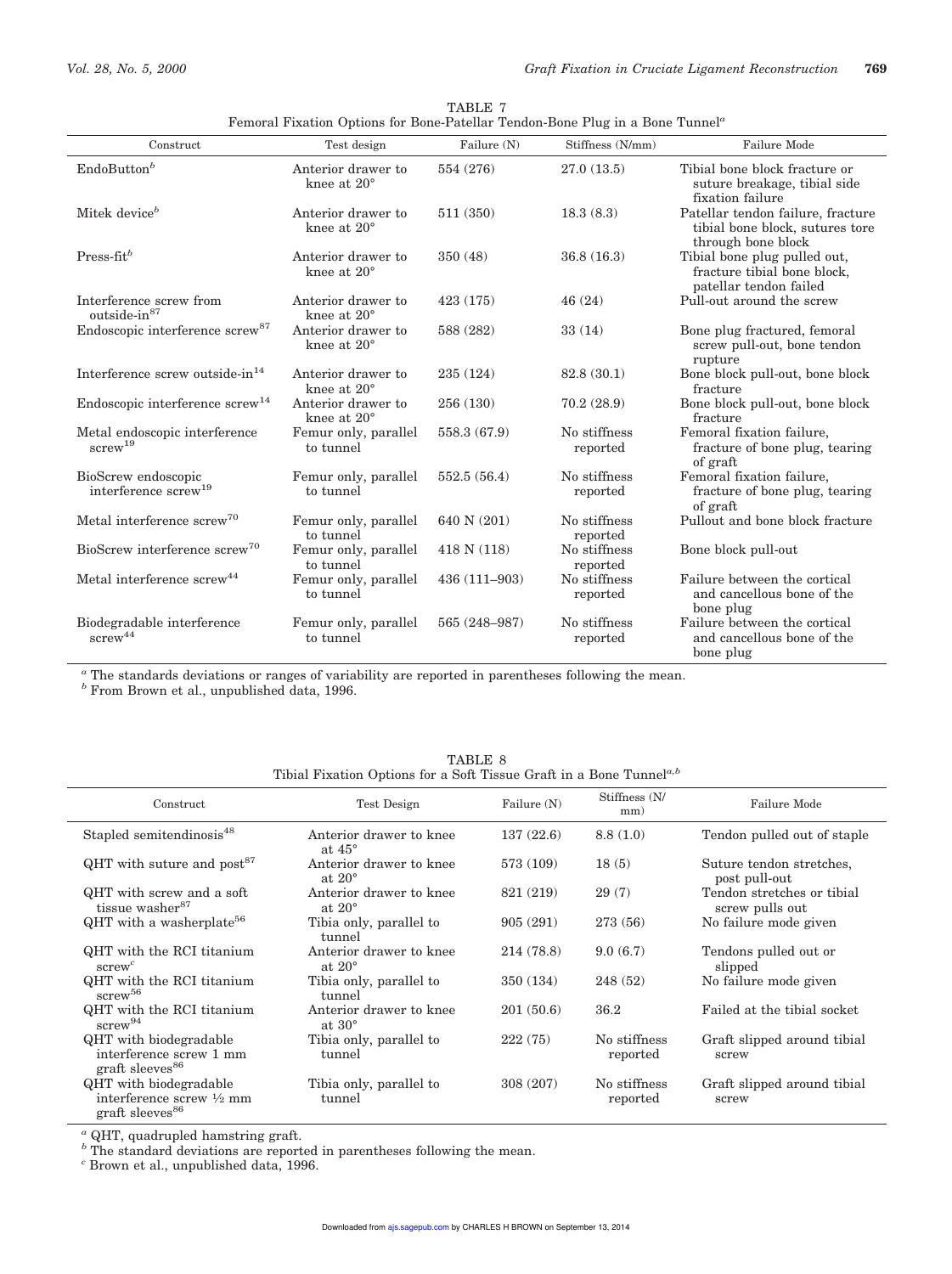Biomechanically, this is the only tibial soft tissue fixation that approximates the ACL in failure and stiffness.

# SOFT TISSUE FIXATION—FEMORAL FIXATION DEVICES

# Transfixion Fixation

The Trans-Fix (Arthrex, Naples, Florida) and the Bone Mulch Screw (Arthrotek) are examples of transfixion fixation. There was no significant difference in failure load or stiffness, Trans-Fix (523 N) versus the EndoButton with Endotape (520 N) (Smith & Nephew Endoscopy, Inc.). In paired knees, there was no difference in failure between the Bone Mulch screw (583 N) and EndoButton (628 N). The Bone Mulch Screw was slightly stiffer; 24.4 N/mm compared with 21.2 N/mm for the EndoButton (Brown et al., unpublished data, 1996). In cyclic biomechanical testing, both the Trans-Fix (238 N/mm) and the Bone Mulch Screw (257 N/mm) possessed stiffness superior to the EndoButton linked with either the Endotape (183 N/mm) or the continuous loop (179 N/mm). The Trans-Fix (1042 N) and the Bone Mulch Screw (978 N) were stronger to failure than the Endobutton linked with Endotape (644 N), but the highest level of failure was reported with the EndoButton linked with a continuous loop (1342 N) (Brown et al., unpublished data, 1999) (Table 9). In addition to a favorable failure strength and stiffness, transfixion devices may allow independent tensioning of the four strands of the quadrupled hamstring tendon. In a laboratory study, this resulted in a statistically significant increased failure strength of the quadrupled hamstring tendon graft and an 89% increase in stiffness.<sup>35</sup>

Patients who have had ACL reconstruction with transfixion devices have had outcomes similar to those reported in the literature. Two patients had the pin repositioned after migration.<sup>24</sup> One of those patients and later another patient had the pin removed because of iliotibial band irritation. This device has since been modified to address the prominence of the pin head. $24$ 

The cross-pin offers stiffness superior to the EndoButton linked with a continuous loop. In fact, stiffness of the cross-pin approaches that of the ACL. The device does require a second counter incision to deploy the cross-pin. Fixation by this device is deeper in the tunnel, allowing for the graft to move in the tunnel, which has been associated with tunnel expansion.

#### **EndoButton**

A biomechanical study in young human cadavers found that a hamstring tendon construct fixed with an EndoButton and a tibial post failed at  $612$  N  $\pm$  73 N compared with 416 N  $\pm$  66 N in the patellar tendon group with interference fixation.<sup>74</sup> The stiffness did not significantly vary between groups. It was commented in the study that either construct was only 20% to 30% of the failure strength of the native ACL (2195 N  $\pm$  427 N) (Table 9).<sup>74</sup> Direct biomechanical comparison between EndoButton linked with a continuous loop and linked with Endotape revealed similar stiffness data, but a much higher failure with the continuous loop, 1345 N versus 644 N for the Endotape

| Construct                                                             | Test Design                                |     | Failure (N) | Stiffness (N/mm)      | Failure Mode                                                                               |
|-----------------------------------------------------------------------|--------------------------------------------|-----|-------------|-----------------------|--------------------------------------------------------------------------------------------|
| QHT with Trans- $Fix^c$                                               | Anterior drawer to<br>knee at $20^{\circ}$ | 523 | (263)       | 34.2(14.3)            | Cross-pin toggled graft slipped<br>off, tibial fixation failure                            |
| $QHT$ with Bone Mulch <sup>c</sup>                                    | Anterior drawer to<br>knee at $20^\circ$   | 583 | (108)       | 24.4(4.17)            | Tibial fixation failure, implant<br>failure                                                |
| QHT with an EndoButton,<br>mersilene tape <sup><math>c</math></sup>   | Anterior drawer to<br>knee at $20^\circ$   | 520 | (50)        | 34.8(22.3)            | Tape broke                                                                                 |
| QHT with EndoButton                                                   | Anterior drawer to                         | 618 | (242)       | 22.4(6.9)             | Tape broke, tibial fixation failure,                                                       |
| and Endotape <sup>c</sup>                                             | knee at 20°                                | 663 | (211)       | 18.1(6.9)             | tendon failure, implant pulled                                                             |
|                                                                       |                                            | 678 | (179)       | 20.6(7.8)             | through bone                                                                               |
| QHT with EndoButton<br>and three #5 suture <sup>c</sup>               | Anterior drawer to<br>knee at $20^{\circ}$ | 699 | (210)       | 30.2(8.5)             | Implant pulled through bone,<br>tibial fixation failure, suture<br>failure, tendon failure |
| QHT with EndoButton<br>and 2 loops of<br>Endotape <sup>c</sup>        | Anterior drawer to<br>knee at $20^\circ$   | 628 | (359)       | 21.2(5.5)             | Tibial fixation failure, implant<br>pulled through the bone, tape<br>broke                 |
| Semitendinosus fixed with<br>the EndoButton and<br>tibial $post^{74}$ | Anterior drawer to<br>knee at $60^\circ$   | 612 | (73)        | 47(19)                | No mode reported                                                                           |
| $QHT$ with Mitek <sup>c</sup>                                         | Anterior drawer to<br>knee at $20^{\circ}$ | 412 | (189)       | 20.3(5.6)             | Implant pulled through bone                                                                |
| QHT with the RCI<br>titanium screw <sup>18</sup>                      | Femur only, parallel to<br>tunnel          | 242 | (90.7)      | No stiffness reported | Failed by graft slipping                                                                   |
| QHT with BioScrew <sup>18</sup>                                       | Femur only, parallel to<br>tunnel          |     | 341 (162.9) | No stiffness reported | Failed by graft slipping                                                                   |
| QHT BioScrew, 0.5 mm<br>graft sleeves <sup>86</sup>                   | Femur only, parallel to<br>tunnel          | 530 | (186)       | No stiffness reported | Failed by graft slipping                                                                   |

TABLE 9 Femoral Fixation Options for a Soft Tissue Graft in a Bone Tunnel*a,b*

*<sup>a</sup>* QHT, quadrupled hamstring graft.

*b* The standards deviations are reported in parentheses following the mean.

*<sup>c</sup>* From Brown et al., unpublished data, 1996.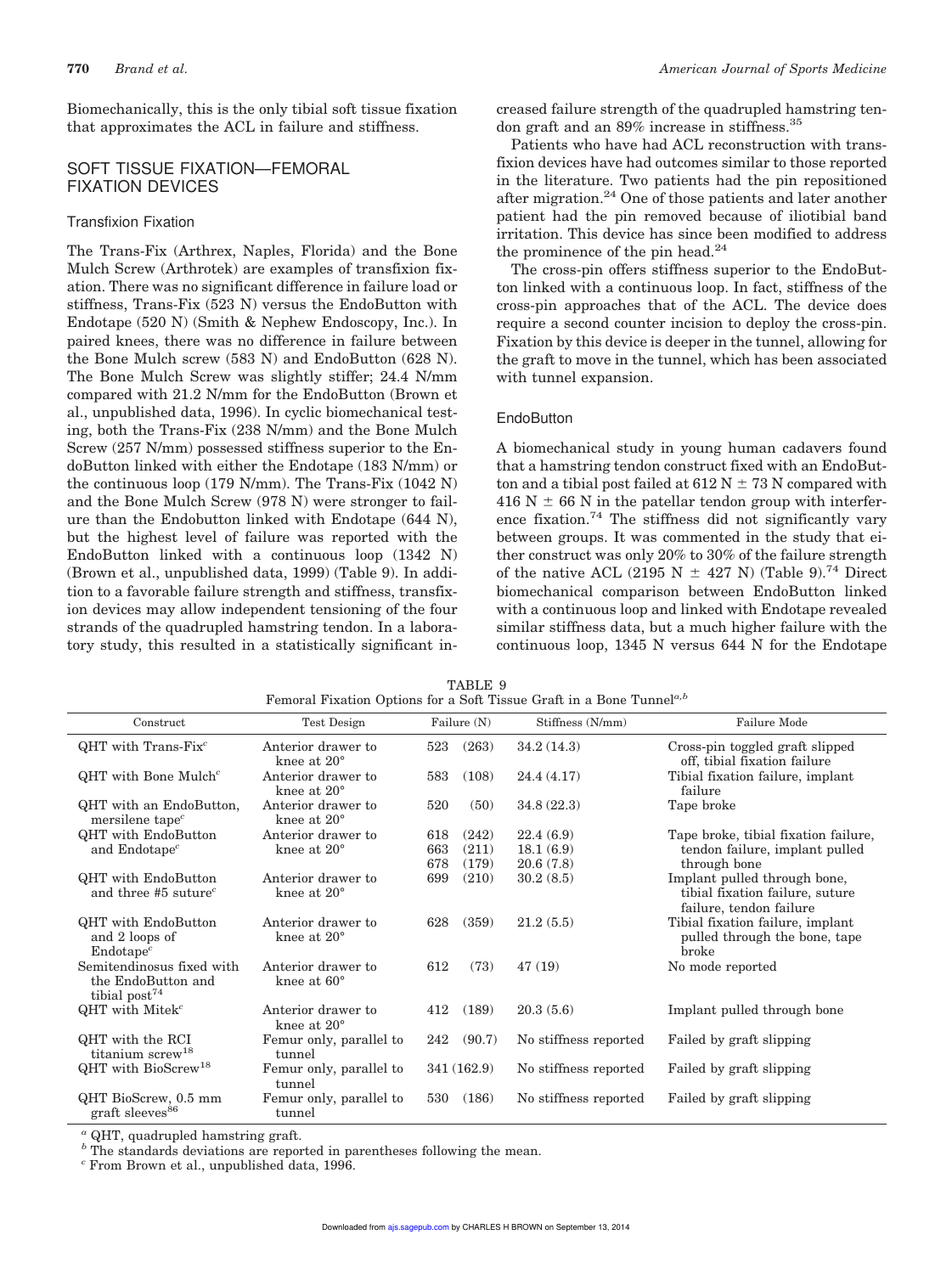linked EndoButton (Brown et al., unpublished data, 1999).

Biomechanically, the EndoButton linked with tape has motion of the graft in the tunnel of up to 3 mm under physiologic cyclic loads.<sup>38</sup> This longitudinal motion or bungee effect has been associated with tunnel expansion in clinical trials. $54,67$  The natural history of tunnel expansion is undetermined at present, but it is of obvious concern to surgeons using hamstring tendon fixation with linked devices. Extensive tunnel expansion complicates revision surgery because of bone loss and may jeopardize fixation of the graft. Despite this reservation, the Endo-Button has been a popular and clinically successful form of femoral hamstring tendon fixation.

#### Mitek Anchor

Brown et al. (unpublished data, 1996) compared the Mitek Anchor directly with the EndoButton in paired elderly human specimens with a quadrupled hamstring tendon graft. The EndoButton was significantly stronger (618 N compared with 412 N,  $P = 0.03$ ), but stiffness was comparable (Table 9). The Mitek Anchor failed by pulling through the bone.

#### Interference Fixation

The use of interference screw fixation of a multiple-looped hamstring tendon graft has recently raised strong interest in soft tissue fixation in cruciate ligament reconstruction.26,32,78,82,83 The direct tendon-to-bone interference screw fixation allows an anatomic fixation close to the joint line, which has been demonstrated to increase knee stability and graft isometry.<sup>41,42,63,96</sup> Additionally, an anatomic interference fit fixation may overcome biomechanical disadvantages of conventional extraarticular hamstring tendon graft fixation techniques, such as suture stretch-out, graft tunnel motion, and the so-called windshield-wiper effect.37,38,54,95,96 It has been hypothesized that these biomechanical disadvantages may contribute to the creation of high shearing forces at the tunnel wall, which may also delay an osseous graft incorporation and lead to tunnel enlargement.<sup>54,67,95</sup>

Recent biomechanical studies compared biodegradable and blunt-threaded titanium interference screws (RCI, Smith & Nephew Donjoy, Carlsbad, California) for hamstring tendon interference fit fixation and found that biodegradable and titanium screws provide similar or superior fixation strength over conventional hamstring tendon fixation.18,86,94 In these reports, the mean failure load of a transtibial ACL reconstruction with hamstring tendons and interference screw fixation exhibited substantially lower loads than the estimated forces in the native ACL or the graft during daily activities (Refs. 2, 58, 69, 96; Brown et al., unpublished data, 1996). Therefore, it has been advocated by some that the initial strength of transtibial hamstring tendon interference fit fixation may not allow for an accelerated postoperative rehabilitation (Refs. 56, 96; Brown et al., unpublished data, 1996). A clinical study showed an increase in anterior tibial translation meas-

ured from the time of operative fixation to later follow-up in some patients.<sup>53</sup> The authors are considering back-up fixation to the interference screw for patients with suspected lower bone mineral density or with poor screw purchase. Despite low loads found with biomechanical testing, a recent clinical report comparing transtibial hamstring and patellar tendon graft interference screw fixation found no significant difference in outcome.<sup>26</sup>

Several factors exist that influence the initial fixation strength of hamstring tendon grafts fixed with interference screws. These factors are especially important to increasing fixation strength on the tibial site, which has been considered to be the weak link of such a reconstruction. Initially, Morgan (unpublished data, 1994) introduced a bone-hamstring tendon-bone composite graft for an all-inside ACL reconstruction. In a biomechanical study of this technique, Liu et al.<sup>55</sup> found substantially lower loads and a high slippage for this bone-hamstring tendon-bone composite graft compared with a bone-patellar tendon-bone graft in a porcine knees model. Shin et al. (unpublished data, 1996) introduced the harvest of a hamstring tendon graft with a distally attached tibial bone plug, a method that has been used by Stähelin and Weiler<sup>83</sup> for the tibial fixation of a hamstring tendon graft in an all-inside technique. In another recent biomechanical study it was demonstrated that the harvest of a semitendinosus tendon graft with a distally attached bone plug provides similar fixation strength when compared with the conventional bone-tendon-bone graft fixation, given that both grafts were fixed with biodegradable interference screws.<sup>95</sup>

To enhance the direct tendon-to-bone interference fit fixation without bone blocks, a precise match of tunnel size to graft diameter is necessary; a recent biomechanical study compared 1- and 0.5-mm tunnel sizing and found that sizing the tunnels in increments of 0.5 mm increases fixation strength significantly.<sup>86</sup> In a separate biomechanical study investigating the effect of screw geometry on hamstring tendon interference fit fixation, it was demonstrated that by increasing both screw length and screw diameter, fixation strength was significantly improved. In this study the influence of screw length (23 versus 28 mm) was greater than that of thread diameter (screw diameter  $=$ graft size versus screw diameter = graft size  $+ 1$  mm).<sup>93</sup>

To further ascertain the appropriateness of this new technique for hamstring tendon graft fixation in cruciate ligament surgery, it is essential to understand tendon-tobone healing progression with interference screw fixation. In a recent animal study there was evidence that the healing under interference screw compression follows different patterns than what has been described in animal models using noncompressing extraarticular fixation techniques.<sup>7,34,73,92</sup> In this animal model, Weiler et al.<sup>92</sup> found that the healing progresses only partially via the development of a so-called fibrous interface (Fig. 4) This usually develops between the tendon graft and the bone surface. Their findings indicate that direct contact healing between the graft and the bone surface may exist if compression fixation is used and may also overcome the delayed tendon-bone healing if extraarticular fixation is used.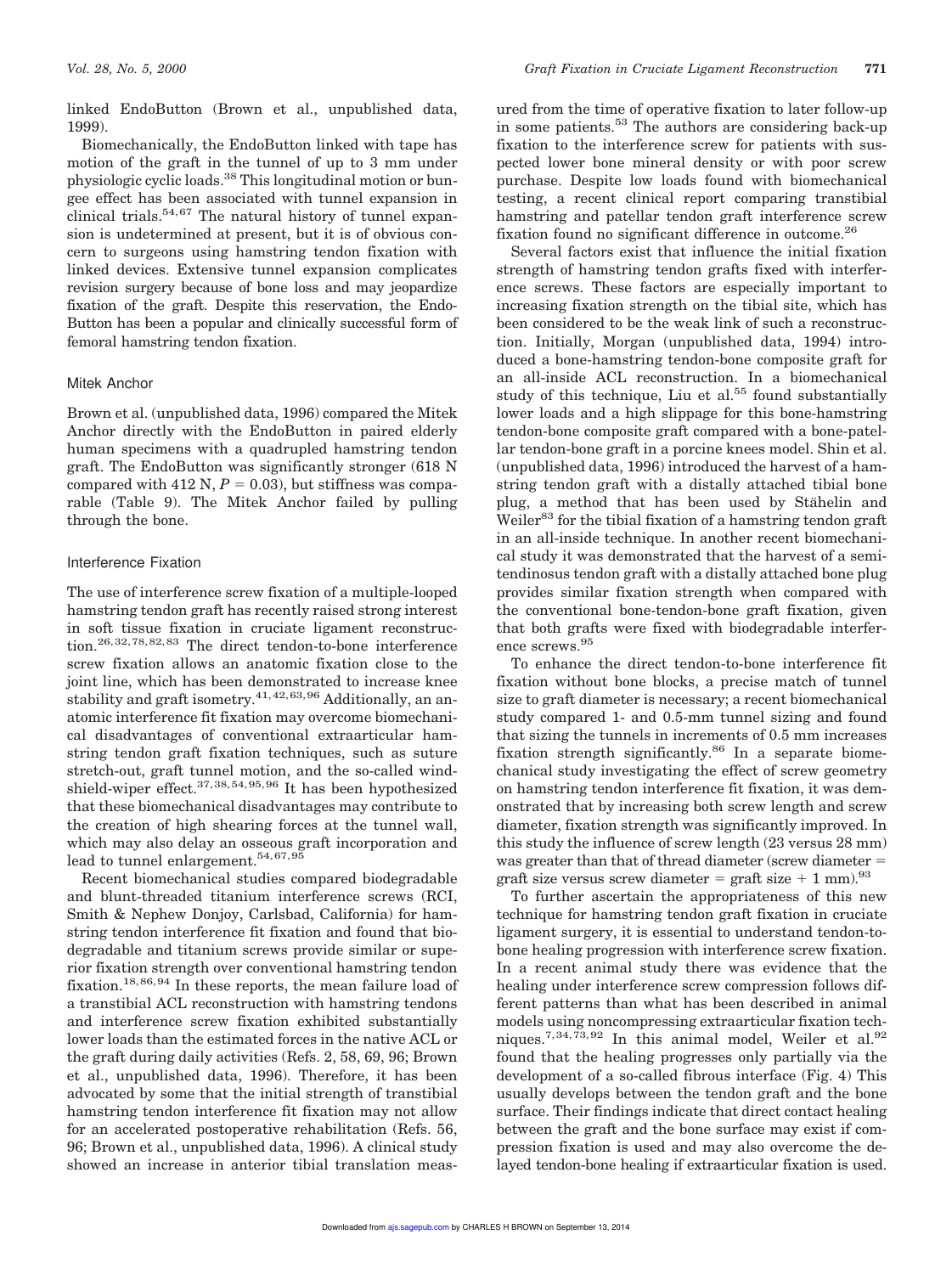



**Figure 4.** A, transversal cut of the tibial tunnel at 6 weeks after ACL reconstruction in a sheep model. An Achilles tendon split graft was directly fixed with a biodegradable poly- (D,L-lactide) interference screw. The graft is directly in contact with the surrounding bone tissue. A fibrous interface between the graft and the bone is only partially developed, suggesting a different mechanism of graft incorporation as compared with conventional extracortical fixation techniques. At the top of the figure is the indentation from the biodegradable screw in the tendon tissue (Masson Goldner's trichrome stain). B, fluorescence microscopy of a specimen at 9 weeks. There is an intensive fluorochrome activity at the interface between the graft and the bone tissue, indicating an early closure of the fibrous interface. The green stain (calcein green) was administered at 1 week, the yellow stain (tetracycline) was administered at 5 weeks.

When using biodegradable interference screw fixation for a soft tissue graft, there are concerns about a possible compromise of the graft incorporation when the screw degrades. In the model of Weiler et al.,<sup>92</sup> an intermediate degrading poly-(D,L-lactide) interference screw was used; it disintegrated macroscopically at 24 weeks. At this time, no graft pull-out from the tunnel was observed. This indicates that screw degradation may not compromise graft incorporation after all.

# **CONCLUSION**

Graft fixation remains the weak link in the early postoperative period of ligament reconstruction. Technological advancements in surgical techniques have allowed for an immediate return of neuromuscular function within the extremity. Fixation must not only withstand these early physiologic forces but must also facilitate biologic incorporation of the graft construct in its entirety. The specific anatomic location of the attachment site will have profound effects on fiber recruitment patterns within the ligament substitute. Fixation of a bone plug in a bone tunnel with a metal or bioabsorbable interference screw appears to meet our current demands. Present soft tissue fixation within a bone tunnel or extratunnel may not possess the same biomechanical or biologic properties as a bone in a bone tunnel fixed with an interference screw. Devices that are linked to the graft or placed nonanatomically have been associated with motion through the graft construct and have spurred the search for direct fixation at the joint surface.

Controversy remains as to the suitability of soft tissue fixation for progressive rehabilitation. Other fixation devices are used and tested—such as transfixion femoral fixation, hybrid fixation, and tibial washerplate fixation—to more closely achieve the normal mechanical characteristics of the native ligament graft.

# FUTURE DIRECTIONS

Ideally, the biomechanical properties of the entire graft construct would approach those of the native ligament and facilitate biologic incorporation of the graft. Fixation should be done at the normal anatomic attachment site of the native ligament (aperture fixation) and, over time, allow the biologic return of the histologic transition zone from ligament to fibrocartilage to calcified fibrocartilage to bone. The transition from ligament to bone may occur without a fibrous interzone with compressive interference fixation. Manipulating the biologic environment with gene therapy or tissue engineering may speed graft incorporation. Biodegradable screws can serve as a carrier for these substances or other growth factors to aid in graft incorporation in the bone tunnel and fill the bone defect that may be left by biodegradable screw absorption.

Diminishing individual fiber movement within the tendon graft and the elimination of linkage materials will improve future soft tissue fixation. Combination of fixation devices, for example, use of a screw and washer and a biodegradable interference screw directly against a tendon graft, or "hybrid fixation," may be useful in the intermediate future. Biodegradable bone cement that allows for immediate fixation of the graft and eventual replacement with normal osseous tissue may be developed. This biodegradable bone cement may need to be combined with current graft fixation choices until it cures and achieves maximum strength. Fixation that allows immediate and secure fixation will aid rehabilitation, hasten return of muscle tone and force, and benefit patient outlook.

Critical evaluation of patient satisfaction through out-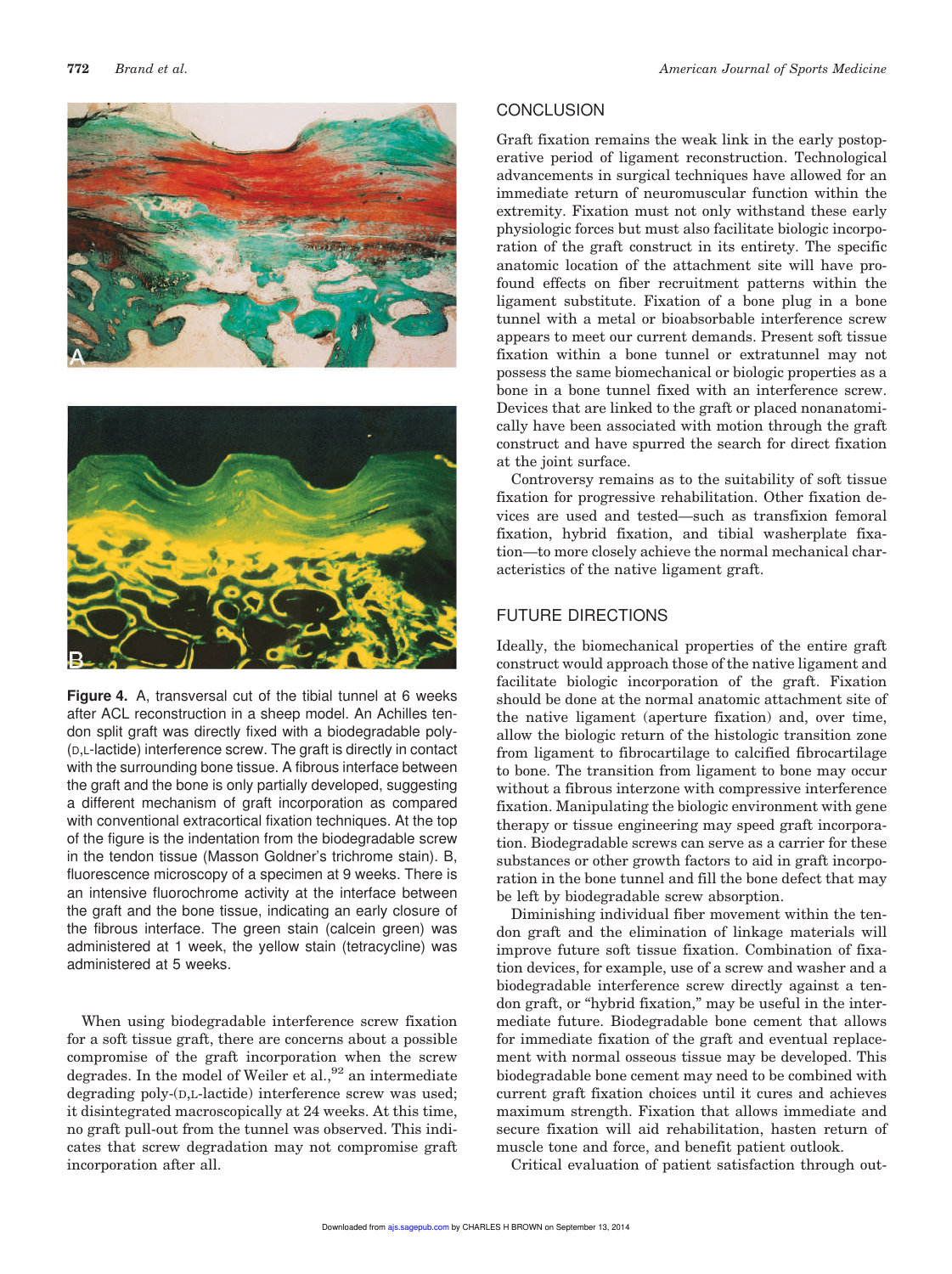come-based research received recent emphasis at the 66th annual meeting of the Academy of Orthopaedic Surgeons (D. W. Jackson, unpublished data, 1999). The relationship between less stiff and less strong graft fixation that is currently available, the interplay with rehabilitative efforts, and laxity of the reconstructed knee has not been established. At present, there is not a strong clinical association between fixation that performs well in laboratory testing and objective knee stability. If this association is proven, the clinical association of laxity to clinical outcome and patient satisfaction can be investigated. Presently, there are few clinical studies directed to these issues. Comparative studies of different modes of graft fixation will be important in this effort. Longitudinal studies, although difficult and fraught with methods problems, will establish the relationship between patient satisfaction, residual laxity, and degenerative arthrosis.

#### ACKNOWLEDGMENTS

Thank you to Paula Hurley, MS Ed, and Bruce Pohlig for editorial assistance. A large number of researchers have contributed to the study of graft fixation who are not recognized in this article because of space constraints. We apologize for these omissions.

#### **REFERENCES**

- 1. Abate JA, Fadale PD, Hulstyn MJ, et al: Initial fixation strength of polylactic acid interference screws in anterior cruciate ligament reconstruction. Arthroscopy 14: 278–284, 1998
- 2. Aune AK, Ekeland A, Cawley PW: Interference screw fixation of hamstring vs patellar tendon grafts for anterior cruciate ligament reconstruction. Knee Surg Sports Traumatol Arthrosc 6: 99–102, 1998
- 3. Barber FA, Elrod BF, McGuire DA, et al: Preliminary results of an absorbable interference screw. Arthroscopy 11: 537–548, 1995
- 4. Barrett GR, Papendick L, Miller C: EndoButton button endoscopic fixation technique in anterior cruciate ligament reconstruction [Technical Note]. Arthroscopy 11: 340–343, 1995
- 5. Berg EE: Autograft bone-patella tendon-bone plug comminution with loss of ligament fixation and stability [abstract]. Arthroscopy 12: 232–235, 1996
- 6. Bergsma JE, de Bruijn WC, Rozema FK, et al: Late degradation tissue response to poly(L-lactide) bone plates and screws. Biomaterials 16: 25–31, 1995
- 7. Blickenstaff KR, Grana WA, Egle D: Analysis of a semitendinosus autograft in a rabbit model. Am J Sports Med 25: 554-559, 1997
- Böstman OM: Intense granulomatous inflammatory lesions associated with absorbable internal fixation devices made of polyglycolide in ankle fractures. Clin Orthop 278: 193–199, 1992
- 9. Böstman OM, Pihlajamäki HK, Partio EK, et al: Clinical biocompatibility and degradation of polyevolactide screws in the ankle. Clin Orthop 320: 101–109, 1995
- 10. Boszotta H: Arthroscopic anterior cruciate ligament reconstruction using a patellar tendon graft in press-fit technique: Surgical technique and followup. Arthroscopy 13: 332–339, 1997
- 11. Brand JC, Caborn P, Steenlage E, et al: Interference screw fixation strength of a quadrupled hamstring tendon is directly correlated to bone mineral density measured by dual photon absorptometry (DEXA). Arthroscopy 15: 58, 1999
- 12. Brand JC, Danaceau S, Hamilton D, et al: Comparison of interference fixation of tendon and bone plug for the quadriceps tendon in cruciate ligament reconstruction. Arthroscopy 15: 58, 1999
- 14. Brown CH Jr, Hecker AT, Hipp JA, et al: The biomechanics of interference screw fixation of patellar tendon anterior cruciate ligament grafts. Am J Sports Med 21: 880–886, 1993
- 15. Brown G, Peña F, Grøntvedt T, et al: Fixation strength of interference screw fixation in bovine, young human, and elderly human cadaver knees: Influence of insertion torque, tunnel-bone block gap, and interference. Knee Surg Sports Traumatol Arthrosc 3: 238–244, 1996
- 16. Bucholz RW, Henry S, Henley MB: Fixation with bioabsorbable screws for the treatment of fractures of the ankle. J Bone Joint Surg 76A: 319-324, 1994
- 17. Butler JC, Branch TP, Hutton WC: Optimal graft fixation. The effect of gap size and screw size on bone plug fixation in ACL reconstruction. Arthroscopy 10: 524–529, 1994
- 18. Caborn DNM, Coen M, Neef R, et al: Quadrupled semitendinosus-gracilis autograft fixation in the femoral tunnel. A comparison between a metal and a bioabsorbable interference screw. Arthroscopy 14: 241–245, 1998
- 19. Caborn DNM, Urban WP Jr, Johnson DL, et al: Biomechanical comparison between BioScrew and titanium alloy interference screws for bonepatellar tendon-bone graft fixation in anterior cruciate ligament reconstruction. Arthroscopy 13: 229–232, 1997
- 20. Casteleyn PP, Handelberg F, Haentjens P: Biodegradable rods versus Kirschner wire fixation of wrist fractures. A randomised trial. J Bone Joint Surg 74B: 858–861, 1992
- 21. Champion AR, Cutshall TA, Van Sickle DC: In vitro and vivo evaluation of a bioresorbable interference screw. Trans Orthop Res Soc 20: 638, 1995
- 22. Claes LE: Mechanical characterization of biodegradable implants. Clin Mater 10: 41–46, 1992
- 23. Clancy WG Jr, Narechania RG, Rosenberg TD, et al: Anterior and posterior cruciate ligament reconstruction in rhesus monkeys. A histological microangiographic and biomechanical analysis. J Bone Joint Surg 63A: 1270–1284, 1981
- 24. Clark R, Olsen RE, Larson BJ, et al: Cross-pin femoral fixation: A new technique for hamstring anterior cruciate ligament reconstruction of the knee. Arthroscopy 14: 258–267, 1998
- 25. Cooper DE, Deng XH, Burstein AL, et al: The strength of the central third patellar tendon graft: A biomechanical study. Am J Sports Med 21: 818-824, 1993
- 26. Corry IS, Webb JM, Clingeleffer AJ, et al: Arthroscopic reconstruction of the anterior cruciate ligament—A comparison of patellar tendon autograft and four-strand hamstring tendon autograft. Am J Sports Med 27: 444-454, 1999
- 27. Daniels AU, Chang MK, Andriano KP: Mechanical properties of biodegradable polymers and composites proposed for internal fixation of bone. J Appl Biomater 1: 57–78, 1990
- 28. Dworsky BD, Jewell BF, Bach BR Jr: Interference screw divergence in endoscopic anterior cruciate ligament reconstruction. Arthroscopy 12: 45–49, 1996
- 29. Fanelli GC, Desai BM, Cummings PD, et al: Divergent alignment of the femoral interference screw in single incision endoscopic reconstruction of the anterior cruciate ligament. Contemp Orthop 28(1): 21–25, 1994
- 30. Fellinger M, Passler J, Wilburger R, et al: Komplikationen und mogliche Fehlerquellen bei der Anwendung von interferenzschrauben in der arthroskopischen Kreuzbandchirurgie. Arthroskopie: 33–38, 1993
- 31. Frank A: Arthroscopic ACL reconstruction with patellar tendon. Absorbable interference screw versus metal screws. Proc Europ Soc Sports Traumatol Knee Surg Arthrosc, 8th Congress, Nice, France, 1998
- 32. Fu FH, Bennett CH, Ma B, et al: Current trends in anterior cruciate ligament reconstruction. Part II: Operative procedures and clinical correlations. Am J Sports Med 28: 124–130, 2000
- 33. Gerich TG, Cassim A, Lattermann C, et al: Pullout strength of tibial graft fixation in anterior cruciate ligament replacement with a patellar tendon graft: Interference screw versus staple fixation in human knees. Knee Surg Sports Traumatol Arthrosc 5: 84–89, 1997
- 34. Grana WA, Egle DM, Mahnken R, et al: An analysis of autograft fixation after anterior cruciate ligament reconstruction in a rabbit model. Am J Sports Med 22: 344–351, 1994
- 35. Hamner DL, Brown CH Jr, Steiner ME, et al: Hamstring tendon grafts for reconstruction of the anterior cruciate ligament: Biomechanical evaluation of the use of multiple strands and tensioning techniques. J Bone Joint Surg 81A: 549–557, 1999
- 36. Hoffmann R, Krettek C, Hetkamper A, et al: Osteosynthesis of distal radius fractures with biodegradable fracture rods. Results of two years follow-up [in German]. Unfallchirurg 95: 99–105, 1992
- 37. Hoffmann R, Weiler A, Helling HJ, et al: Local foreign-body reactions to biodegradable implants. A classification [in German]. Unfallchirurg 100: 658–666, 1997
- 38. Hoher J, Livesay GA, Ma CB, et al: Hamstring graft motion in the femoral bone tunnel when using titanium button/polyester tape fixation. Knee Surg Sports Traumatol Arthrosc 7: 215–219, 1999
- 39. Hulstyn M, Fadale PD, Abate J, et al: Biomechanical evaluation of interference screw fixation in a bovine patellar bone-tendon-bone autograft complex for anterior cruciate ligament reconstruction. Arthroscopy 9: 417– 424, 1993
- 40. Imhoff A, Burkart A, Roscher E: Foreign-body reaction to the bioabsorbable suretac device. Arthroscopy 16: 91–95, 2000
- 41. Ishibashi Y, Rudy TW, Livesay GA, et al: The effect of the anterior cruciate ligament graft fixation site at the knee on knee stability: Evaluation using a robotic testing system. Arthroscopy 13: 177–182, 1997
- 42. Johnson DH, Houle JB, Almazan A: Comparison of intraoperative AP translation of two different modes of fixation of the grafts used in ACL reconstruction [abstract]. Arthroscopy 14: 425, 1998